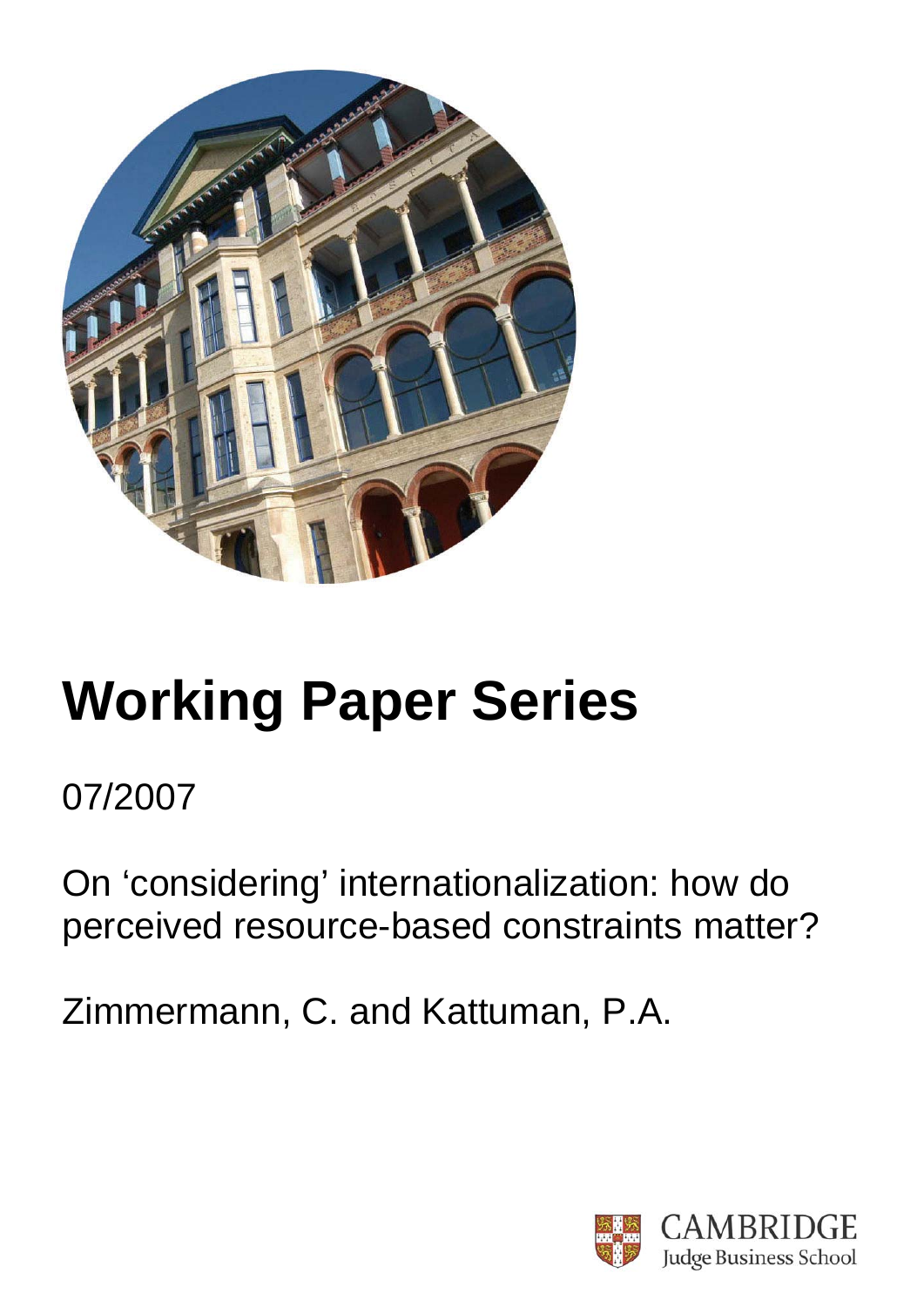These papers are produced by Judge Business School, University of Cambridge. They are circulated for discussion purposes only. Their contents should be considered preliminary and are not to be quoted without the authors' permission.

Author contact details are as follows:

| Carsten Zimmermann       |
|--------------------------|
| <b>Senior Consultant</b> |
| Capgemini Consulting     |
| zimmermann@cantab.net    |

Paul A Kattuman Judge Business School University of Cambridge p.kattuman@jbs.cam.ac.uk

An earlier version of this paper was presented at the Strategic Management Society Annual Conference, Vienna (2006).

Please address enquiries about the series to:

Research Support Manager Judge Business School Trumpington Street Cambridge CB2 1AG, UK Tel: 01223 760546 Fax: 01223 339701 Email: research-support@jbs.cam.ac.uk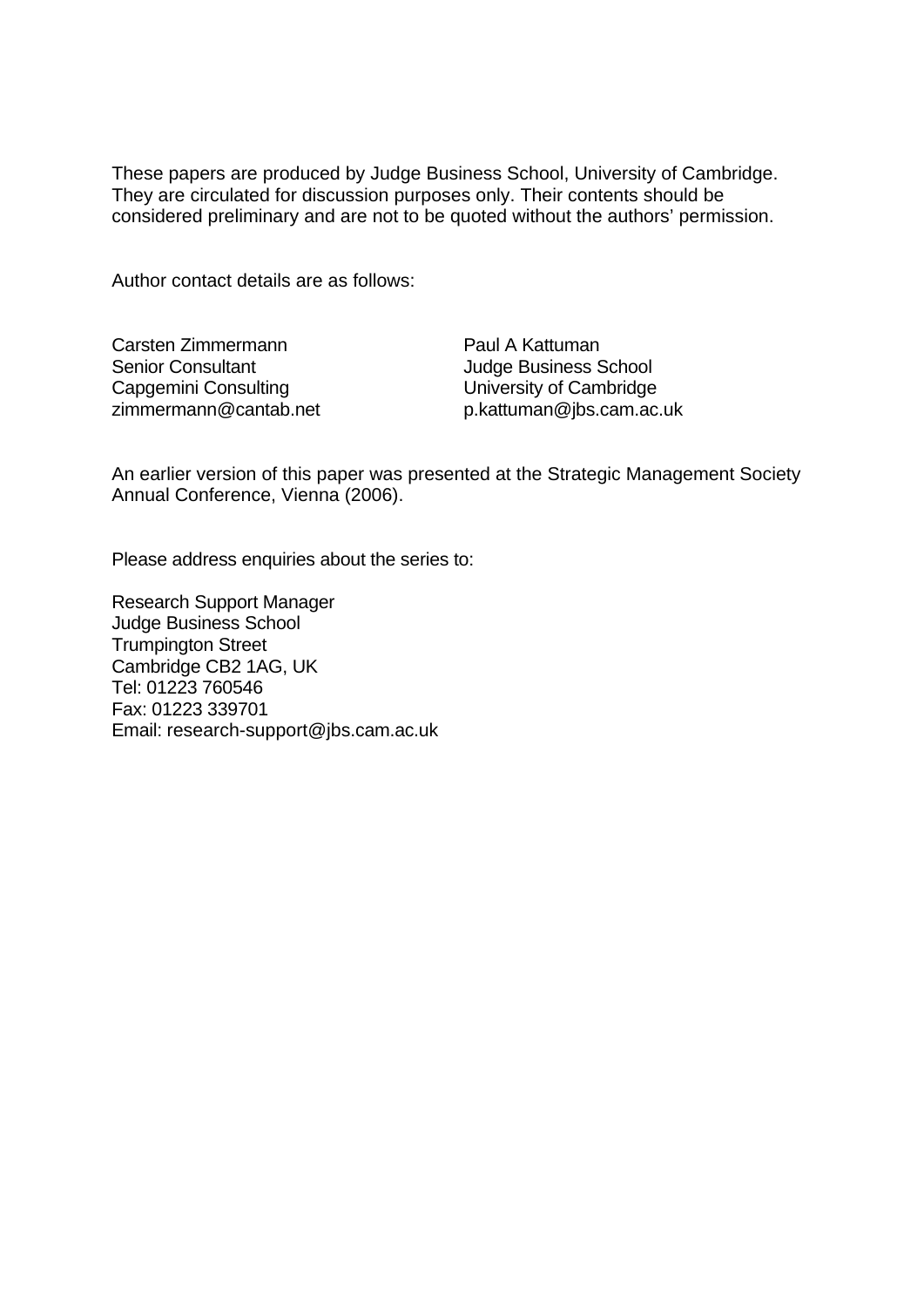# On 'Considering' Internationalization: How Do Perceived Resource-Based Constraints Matter?

Carsten Zimmermann<sup>1</sup> and Paul A. Kattuman<sup>2</sup>

Acknowledgements. An earlier version of this paper was presented at the Strategic Management Society Annual Conference, Vienna (2006). Zimmermann wishes to thank the East of England Development Agency (EEDA) as well as the Center for International Business (CIB) at Anglia Ruskin University for the financial support. Kattuman wishes to thank the European Commission for an FP6 grant which supported this research.

<u>.</u>

<sup>&</sup>lt;sup>1</sup> Queens' College and Judge Business School, University of Cambridge, Trumpington Street, Cambridge, CB2 1AG, United Kingdom, Email: zimmermann@cantab.net, Tel: +49 (0) 162 2343940, Fax: +44 (0) 1223 339701 (Corresponding Author).<br><sup>2</sup> Corpus Christi College and Judge Business School, University of Cambridge, Trumpington Street,

Cambridge, CB2 1AG, United Kingdom, Email: p.kattuman@jbs.cam.ac.uk, Tel: +44 (0) 1223 764136 Fax: +44 (0) 1223 339701.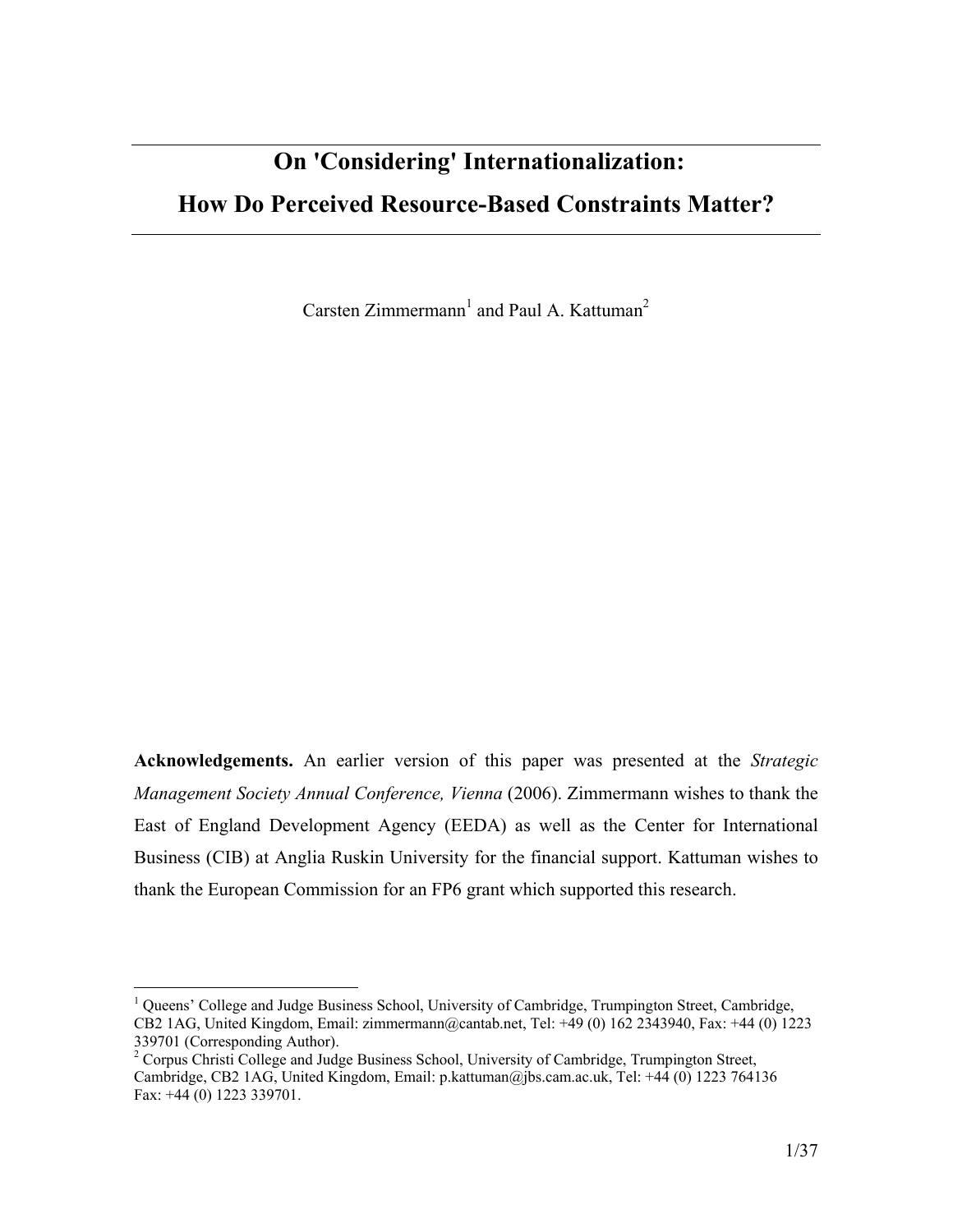# On 'Considering' Internationalization: How Do Perceived Resource-Based Constraints Matter?

Summary. Impelled by globalization, there is now intense policy focus on the internationalization of national firms. Yet firms' initiation into international activities has not received sufficiently acute attention. Active 'consideration' that precedes the decision on internationalization has largely been ignored in the literature. We ascertain the ways in which resource and capability constraints determine whether firms *consider* internationalization. Primary data from over one thousand firms suggest that resource and capability constraints, and their combinations, are more crucial in the consideration stage of internationalization. Interview evidence shed light on the interpretation of econometric estimates and highlight a policy blind-spot.

#### RUNNING TITLE

On 'Considering' Internationalization

#### KEY WORDS

Internationalization, Consideration, Resource-Based view, Capability, Constraints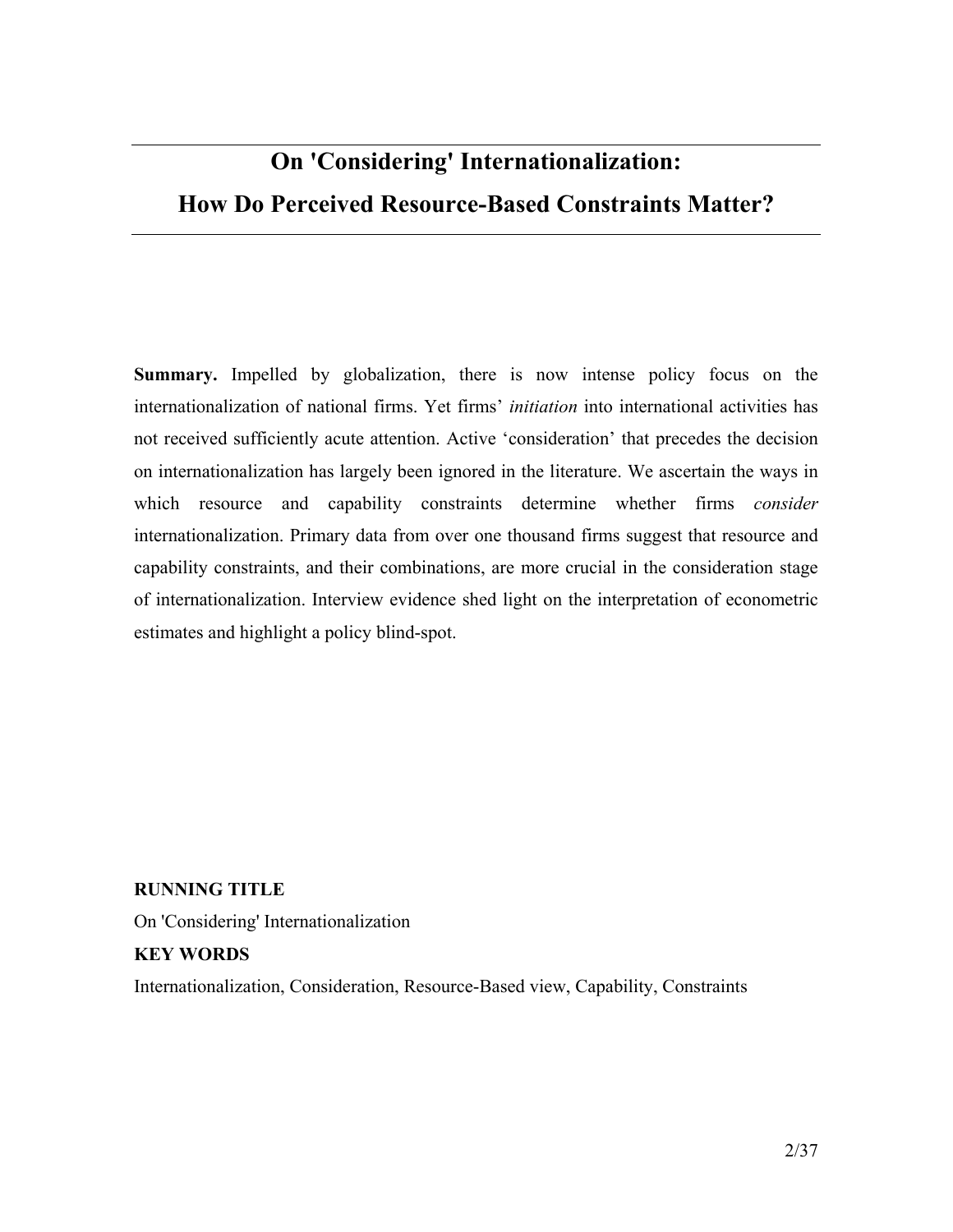#### 1 Introduction

As markets turn global at an accelerating pace, national firms have found it ever more necessary to adopt the goal of international competitiveness. Firm level competitiveness translates into national employment and growth, particularly with smaller and younger firms, and recognizing this, there has been mounting policy focus on encouraging the internationalization of such firms. Concurrently, internationalization process models have come under criticism for specific theoretical and methodological shortcomings. The emergence of new venture internationalization has brought home the need to examine the initial reasoning behind entry into international markets (e.g. Oviatt and McDougall 1994). The initial stages of internationalization constitute a hitherto neglected and rather interesting phase for study (Andersen 1993). However, and surprisingly, empirical examination of the 'consideration' of internationalization has largely been neglected, though hinted at, in the literature (e.g. Cavusgil 1980, 1984, Johanson and Vahlne 1990). More specifically, resource and capability constraints that influence firms in their decision to actively consider internationalization have not been assessed in any detail, even though a deeper understanding of this process is likely to yield valuable insights into the fundamentals of sustainable international competitive advantage (Sapienza et al. 2006).

The purposes of this paper are threefold: First, we examine firms' initiation into international diversification, along the trail first launched by Penrose (1959) in her analysis of the value of indivisible resources: the firm has an incentive to expand to make more efficient use of its current resource base and utilize its most valuable resources exhaustively. An obvious corollary is that firms are likely to engage in careful resource audits before entering into international diversification activities. The stage of active 'consideration', which has largely been ignored by the international business and international entrepreneurship literatures will receive particular empirical emphasis in this paper.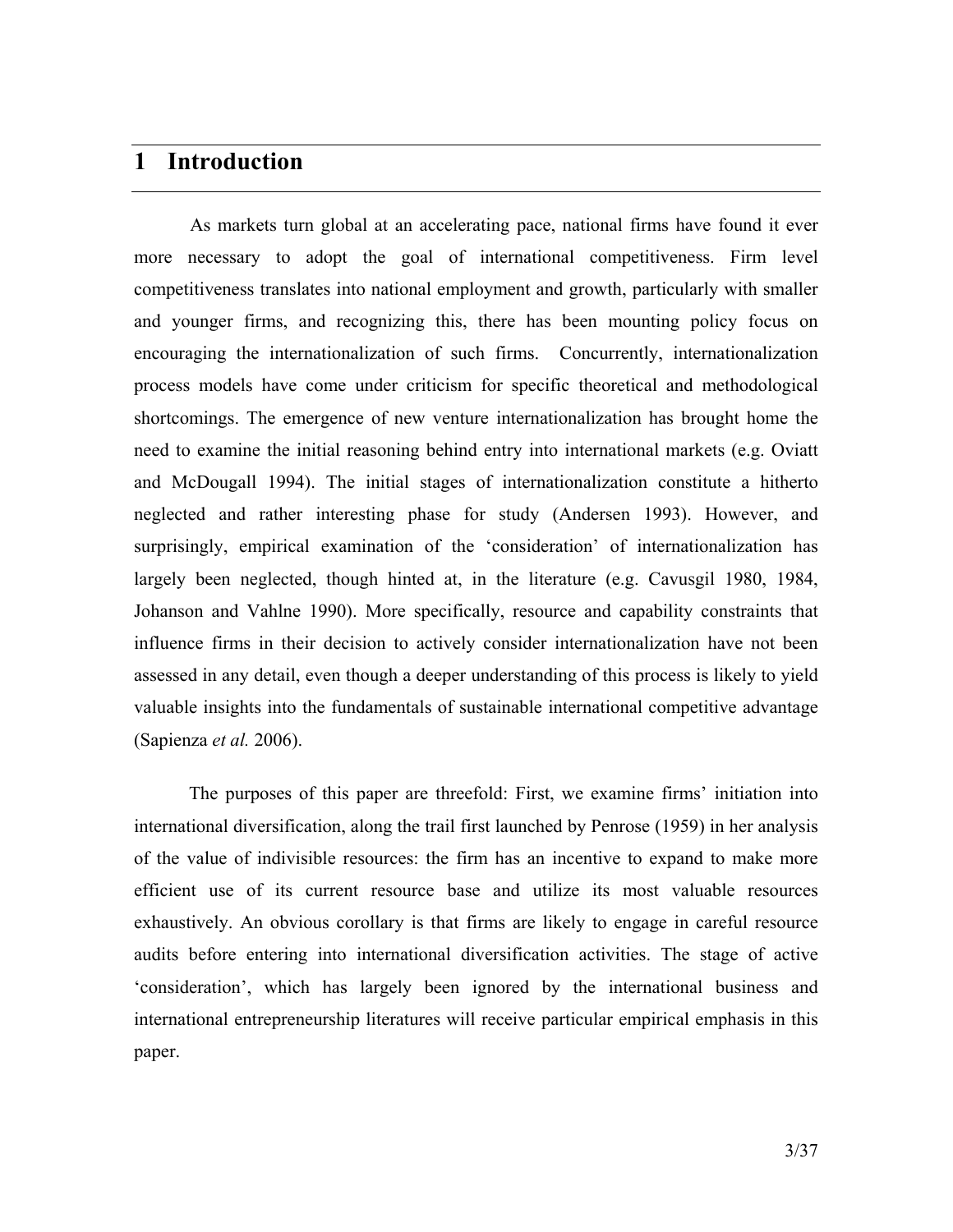Second, adopting a resource-based perspective (Wernerfeld 1984, Barney 1991) we seek to identify the ways in which resource constraints impact upon firms, paying particular attention to management expertise and commitment. Our aim is to characterize the ways in which resource and capability constraints and combinations affect different stages of internationalization. We account for the way in which the age of the firm may moderate the manner in which resource and capability constraints and their combinations influence internationalization.

Third, our sample responds to calls for larger sample studies (Carter *et al.* 1996) and robust empirical evidence on the relevance of resource-based constraints for internationalization. In terms of methodology we draw on qualitative evidence in order to clarify and interpret econometric estimates.

We begin with a brief literature review, specializing it to the 'consideration' phase of internationalization, emphasizing gaps and challenges. Drawing on this review, we develop a set of hypotheses on resource-based determinants - including firm characteristics as well as resource and capability constraints - as they relate to internationalization of firms. A discussion of the methodology - estimation of multinomial logit models in preference to nested binomial models, leads to our econometric estimates, the interpretation of which we augment using interview evidence. We conclude with suggestions on possible future directions for research.

# 2 Literature Review and Hypotheses

'Consideration' within the Internationalization Process Literature. Internationalization process models characterize different levels of engagement with the international market, (ranging from pure domestic orientation to high international engagement) in terms of phased development in distinct stages. Of the two branches of internationalization stage models, the one called the Uppsala Internationalization Model (Johanson and Wiedersheim-Paul 1975, Johanson and Vahlne 1977, 1990) takes into account strategic choices, organizational forms, learning and experience. The process of internationalization is described as "gradual acquisition, integration and use of knowledge about foreign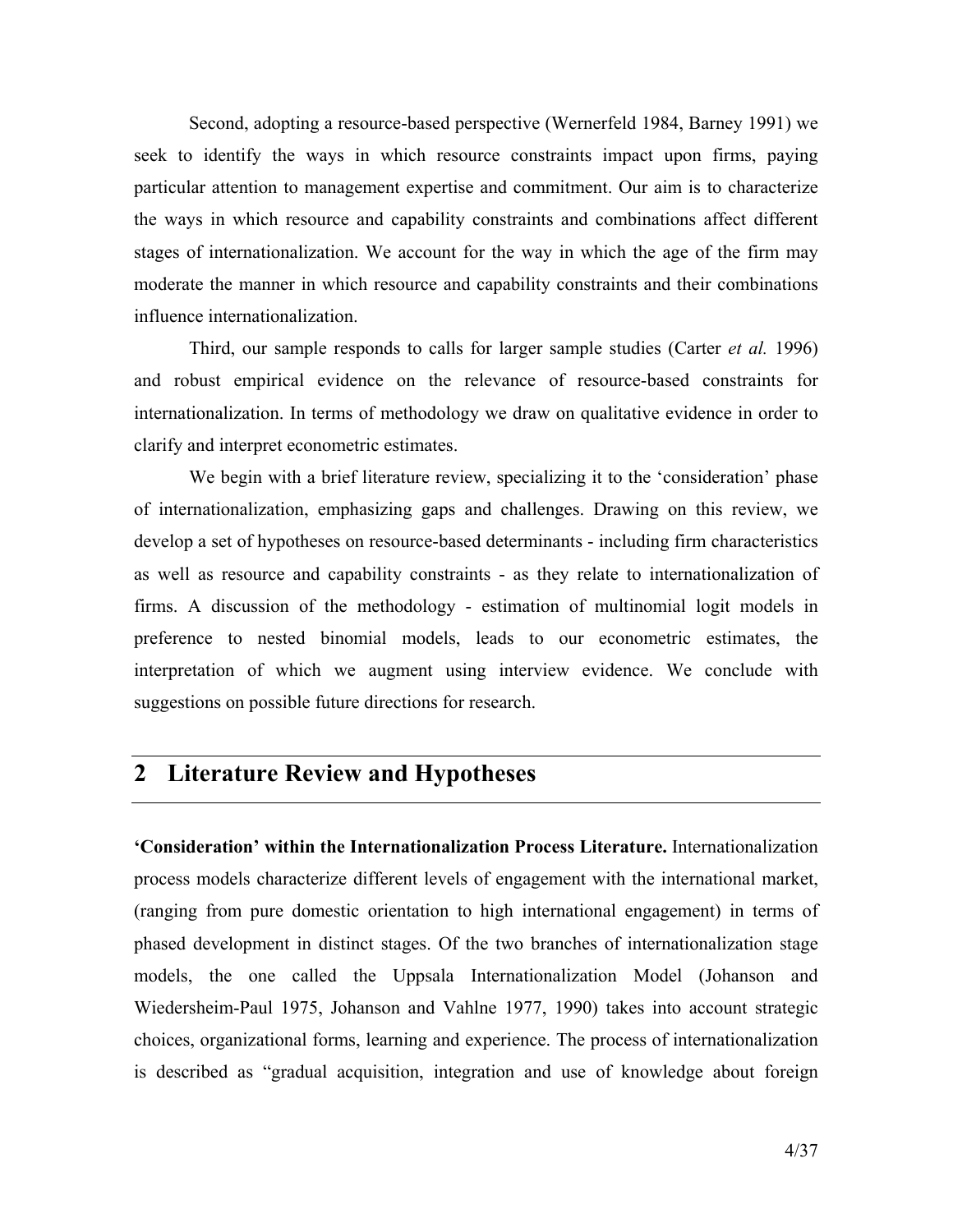markets and operations and a successively increasing commitment to foreign markets" (Johanson and Vahlne 1977:36). The model however fails to explore why and how the process of internationalization starts and what constrains the transition between phases (Andersen 1993). The Innovation-Related Internationalization Models regard the decision to internationalize as an innovation to the firm (e.g. Cavusgil 1980, 1984), with different variants postulating different numbers of stages. A 'consideration' phase is consistent with this category, although the literature is rather fragmented, and limited on empirics of this phase.

Our reading of the literature suggests clear recognition that a preliminary resource and capability audit precedes the active 'consideration' of internationalization. This consideration phase that concludes with the decision on the pursuit of internationalization as shown in Figure 1 (see Figure 2 for a decision tree that follows from this view).

#### [ Figure 1 about here ]

The active consideration phase of internationalization is the empirical focus of this paper. In the rest of this section, we review the literature with specific focus on developing hypotheses relating to the manner in which firm characteristics, resources and capabilities affect active consideration, as against pursuit, in internationalization.

The Resource-Based View and Internationalization Strategy. In the quest for conceptually consistent internationalization models, the literatures on international business and entrepreneurship have begun to employ the resource-based view (RBV) as the underlying paradigm (e.g. Dhanaraj and Beamish 2003, Peng 2001). Sustained competitive advantage of a firm mainly derives from the tangible and intangible capabilities and resources the firm is able to develop and control (Wernerfeld 1984 and Barney 1991). Research drawing on the RBV was rejuvenated when Grant (1991) introduced a practical framework that mapped resources, capabilities and competitive advantage onto the formulation of strategy and the identification of resource gaps, with a 'strategic' and 'not strategic' classification. Barney (1991) was among the first to specify the criteria used in this classification, emphasizing that resource value depends on the extent to which it is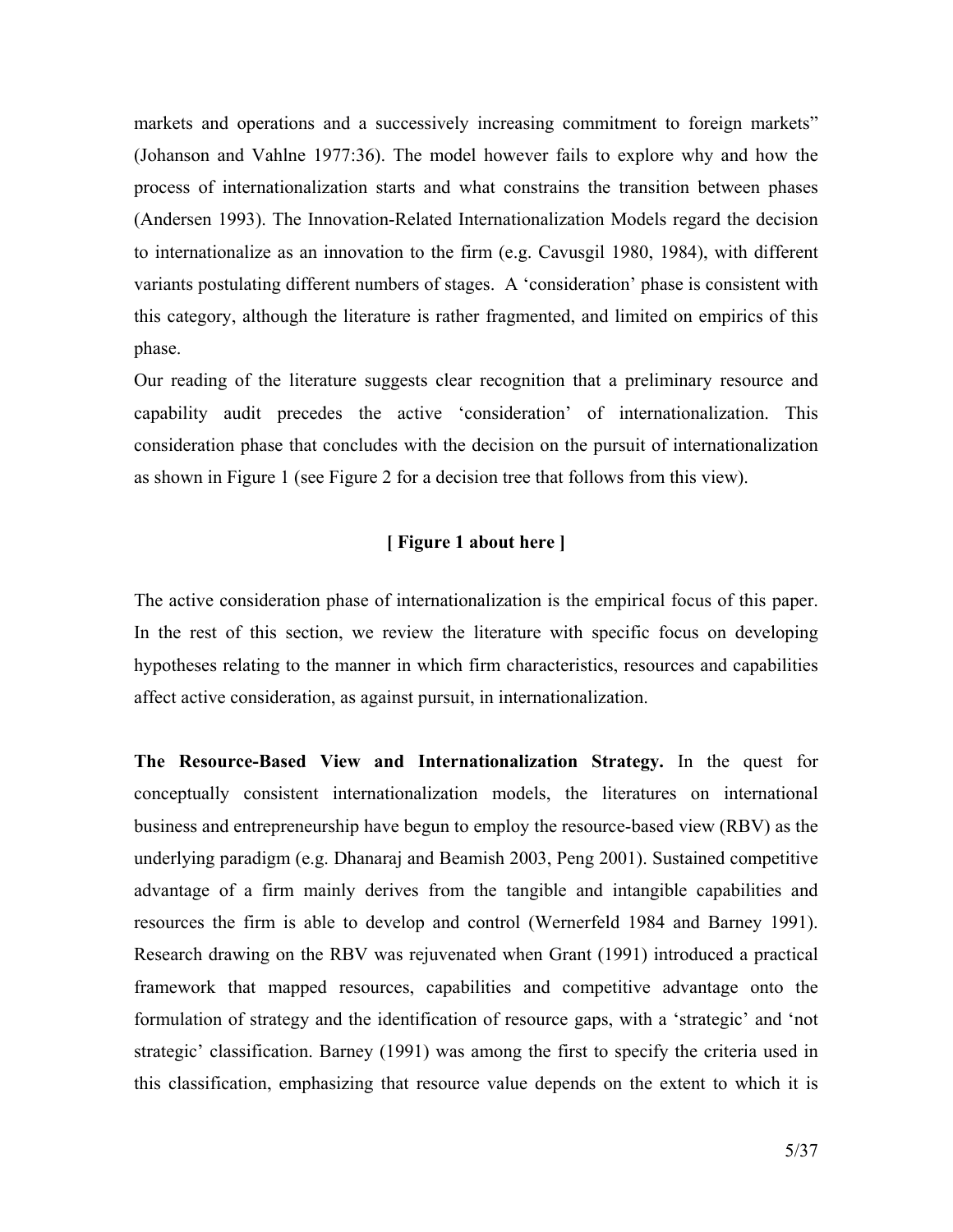valuable, rare and difficult to imitate or substitute. Managers pursue the objective of renewal and reconfiguration of resources as competition and the business environment change and diminish their value (Rumelt 1984, de Rond 2003).

Internationalization activities - through a strategy that conjoins international business planning, skillful resource management, international networking and market intelligence - can provide the impetus and a mechanism to develop sustainable competitive advantage (Peng 2001). This can result in the faster development of intangible assets, such as brands, as well as faster innovation cycles and product development. Absorbing these competencies requires learning commitment by the firm and high receptivity (de Rond 2003). In their general model for assessing export performance, Aaby and Slater (1989) categorize firm characteristics as well as competence factors that include technology, market knowledge, planning, internationalization policy and communications. However, they criticize the lack of empirical flesh on the skeleton of theory. Responding to this criticism, we use a resource-based focus to our analysis.

In the remainder of this section, we develop hypotheses drawing from the literature. For each factor conjectured to be relevant to internationalization, we first state the proposition as it relates to the pursuit of internationalization, and then specialize it to the consideration of internationalization.

# 2.1 Firm characteristics

Over the past three decades, a number of firm-specific characteristics have been investigated within the international management and entrepreneurship literatures that can, a posteriori, be categorized as resource-based. The most frequently studied firm attribute is firm size, usually treated as a variable directly related to success in internationalization. Size is regarded a proxy for resources available within a firm, and for the overhang of specific resources that raise opportunity for expansion (Dhanaraj and Beamish 2003, Penrose 1959). Empirical studies paying attention to size have suffered from relatively small sample sizes and have yielded contradictory results (Aaby and Slater 1989, Bonaccorsi 1992). Whilst some find a positive relationship between firm size and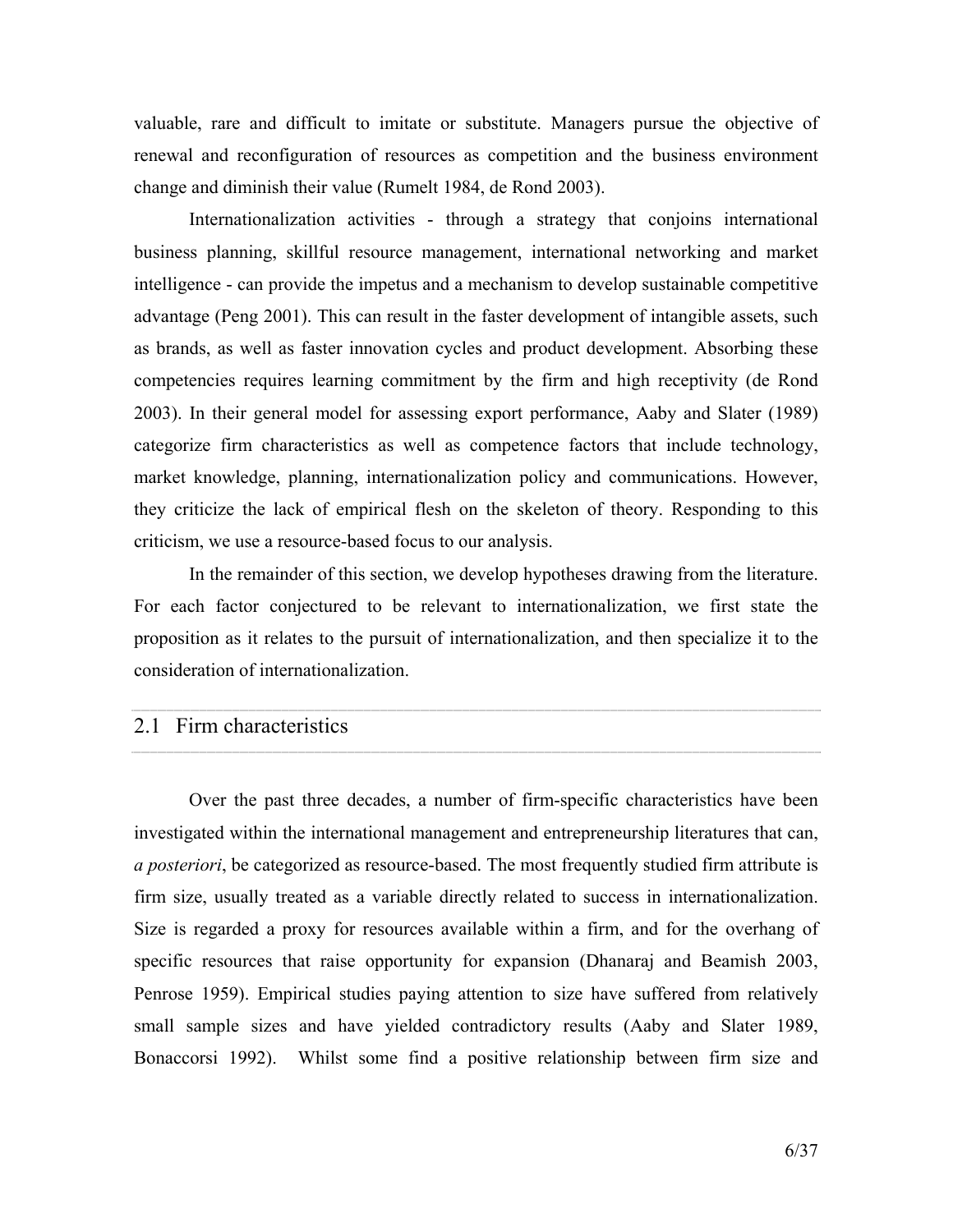internationalization (Aaby and Slater 1989) others have found none (e.g. Moini 1995), $3$  and indeed a few obtain an inverse relationship (Cavusgil 1984, Cooper and Kleinschmidt 1985). Size related advantages are plausible in actual internationalization; the relationship between size and 'consideration' of internationalization may be expected to be somewhat weaker. 'Consideration' is a pre-condition for internationalization, and smaller firms may intend to expand in size through internationalization:

Hypothesis 1: There is a significant and positive relationship between firm size and internationalization; The relationship between size and 'consideration' of internationalization is weaker.

Apart from size, the age of the firm is often hypothesized to have an influence on internationalization propensity (Aaby and Slater 1989). From a resource-based perspective, age can be interpreted as a proxy for a firm's knowledge, particularly through experiential learning (Forsgren 2002). However, the international entrepreneurship field has questioned this interpretation (e.g. Oviatt and McDougall 1994 and McDougall et al. 1994). The evidence on the relationship between firm age and internationalization is mixed. Kaynak and Kuan (1993) report a positive relationship. Autio et al. (2000) argues conversely that the age of a firm hampers the ability to compete successfully in international environments, pointing out that early internationalization might reinforce an environment of constant experimentation and an urge to venture across borders (Cohen and Levinthal 1990). The literature is silent on the relationship of age and 'consideration' of internationalization. Forsgren (2002) argues that organizational learning is directly connected to the

-

<sup>&</sup>lt;sup>3</sup> A corollary to the hypothesis about firm size and internationalization success is that a 'threshold' firm size may be a necessary condition for successful internationalization. If so, scarce governmental resources might be targeted to firms at or above such a threshold when seeking to promote smaller firms' internationalization. Mittelstaedt *et al.* (2003:72) address this and evaluate firm size as a barrier to internationalization within the United States and conclude that "20 employees is a necessary condition for internationalization success, regardless of industry". The more recent literature suggests however that internationalization is a more heterogeneous process (Bell, Crick and Young 2004).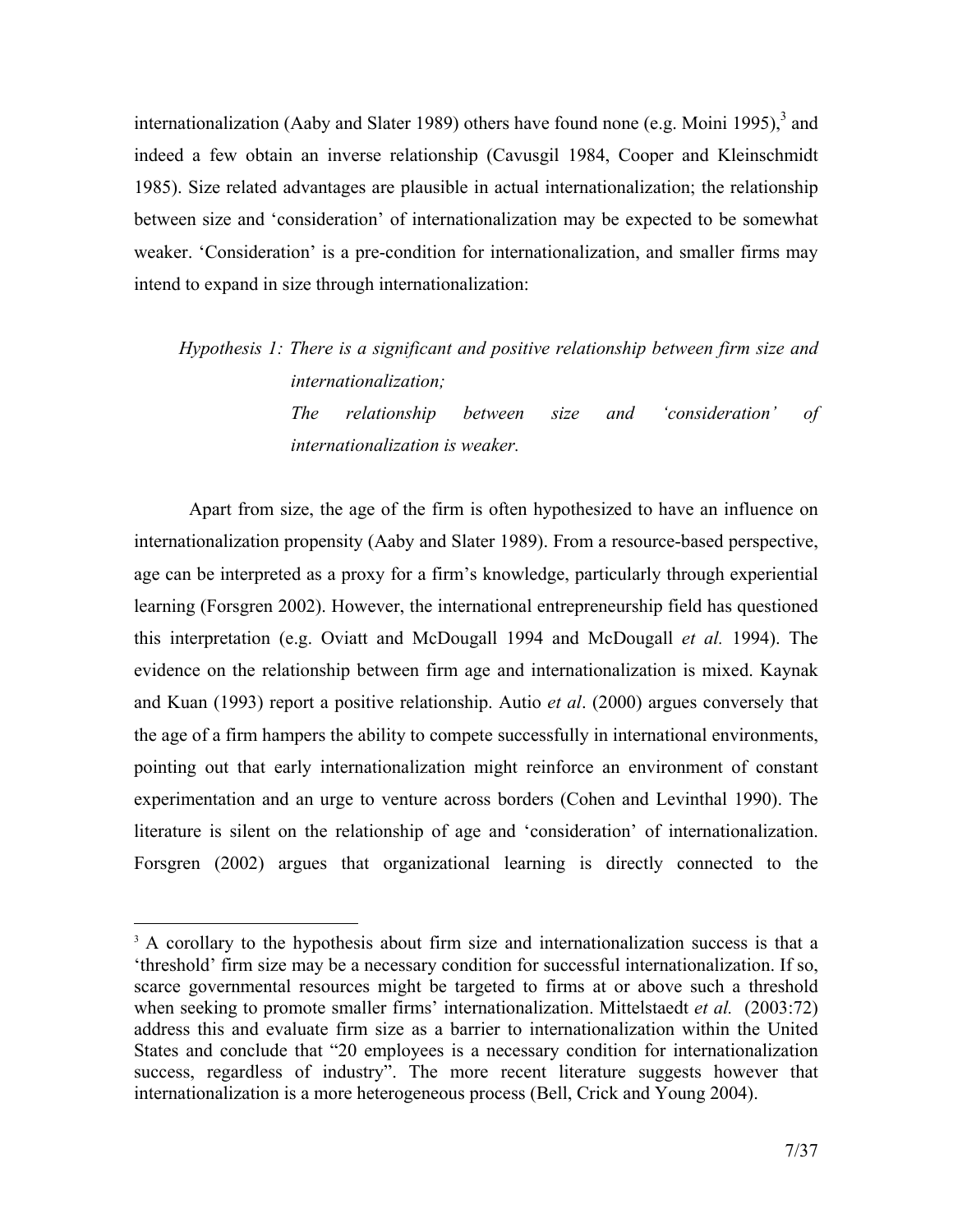internationalization behavior of a firm, with the risk-taking conduct and the speed of this process decreasing with age:

# Hypothesis 2: Controlling for industry, there is no significant relationship between firm age and internationalization; Age reduces the probability of 'considering' internationalization.

The literatures on strategic management and international business have long focused on the link between growth and performance in internationalization, arguing that an increasing degree of internationalization results in better firm performance (e.g. Grant 1987, Kim et al. 1993). However, two streams of empirical research question the causal link between internationalization and improved business performance. First, firm performance is likely to decline after a degree of high internationalization (Geringer et al. 1989). Second, the performance relation among younger and smaller firms seem to be nonlinear and 'saucer shaped' (Lu and Beamish 2001), with performance and growth only improving after an initial stage of capability development and harnessing of market opportunity. Studies of the relationship between growth and consideration of internationalization have been sparse. Using the resource-based lens, fast intra-country growth might either be the initiator for the deployment of resources that eventually lead to the 'consideration' of internationalization, or, quite contrarily, result in further concentration on the national market. There is an evident issue relating to the direction of causality, which can only be properly resolved with longitudinal data: Does growth promote the consideration of internationalization, or, as Oviatt and McDougall (1994) argue, is especially early internationalization the catalyst for growth. We conjecture:

Hypothesis 3: There is a significant positive relationship between growth of a firm and internationalization pursuit; Firms that are growing fast without internationalization have a lower probability of 'considering' internationalization.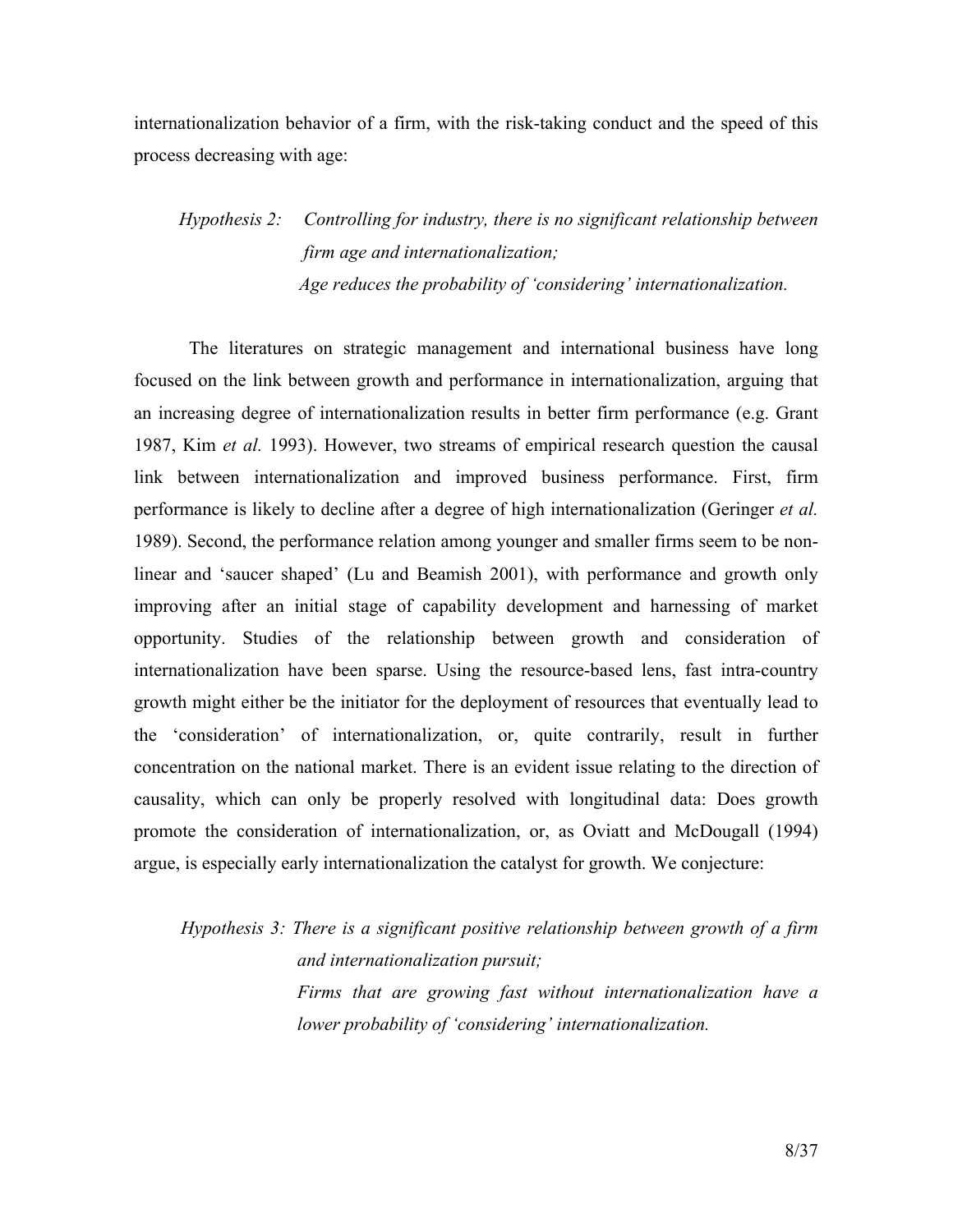#### 2.2 Resource and capability constraints

In her categorization of resource issues, Penrose (1959) emphasizes the importance of organizational and entrepreneurial resources, alongside financial and physical constraints as well as capabilities associated with managerial expertise and commitment. These resource-based factors in internationalization are well researched as regards internationalization success, however, are also known to yield inconsistent results. Thus, scarcity of especially financial and managerial resources may render firms unable to explore opportunities for (international) expansion. Morgan *et al.* (2004) identify a theoretical model of export performance, which gives strong empirical support to both resource and capability factors. However, Calof and Beamish (1995) and Zahra et al. (2000) point out that limitations in their resource base may not necessarily hinder (especially younger) firms from internationalizing. We hypothesize that while some firms may indeed rise to the challenge of overcoming resource constraints to succeed internationally, for most firms the influence of resource limitation will be negative. With respect to consideration of internationalization, agreement exists that the perception of the barriers to internationalization varies respective to the degree of internationalization (e.g. Cavusgil 1984, Katsikeas and Morgan 1994). To the best of our knowledge, there is no empirical result as to how specific resource constraints determine consideration:

# Hypothesis 4: There is a negative relationship between resource constraints faced by a firm and its internationalization pursuit; Resource constraints have a negative effect on 'consideration'.

Sapienza *et al.* (2006) argue that the initiation of the internationalization process requires reconfiguration of activities as well as development and exploitation of capabilities. The importance of these capabilities, especially the attitude and commitment of executive management towards internationalization has been highlighted by Johanson and Vahlne (1990), suggesting a positive and incremental relationship between managerial commitment and internationalization. Cavusgil (1984) also points out support by executive management increases the likelihood of successful decision to internationalize. Aaby and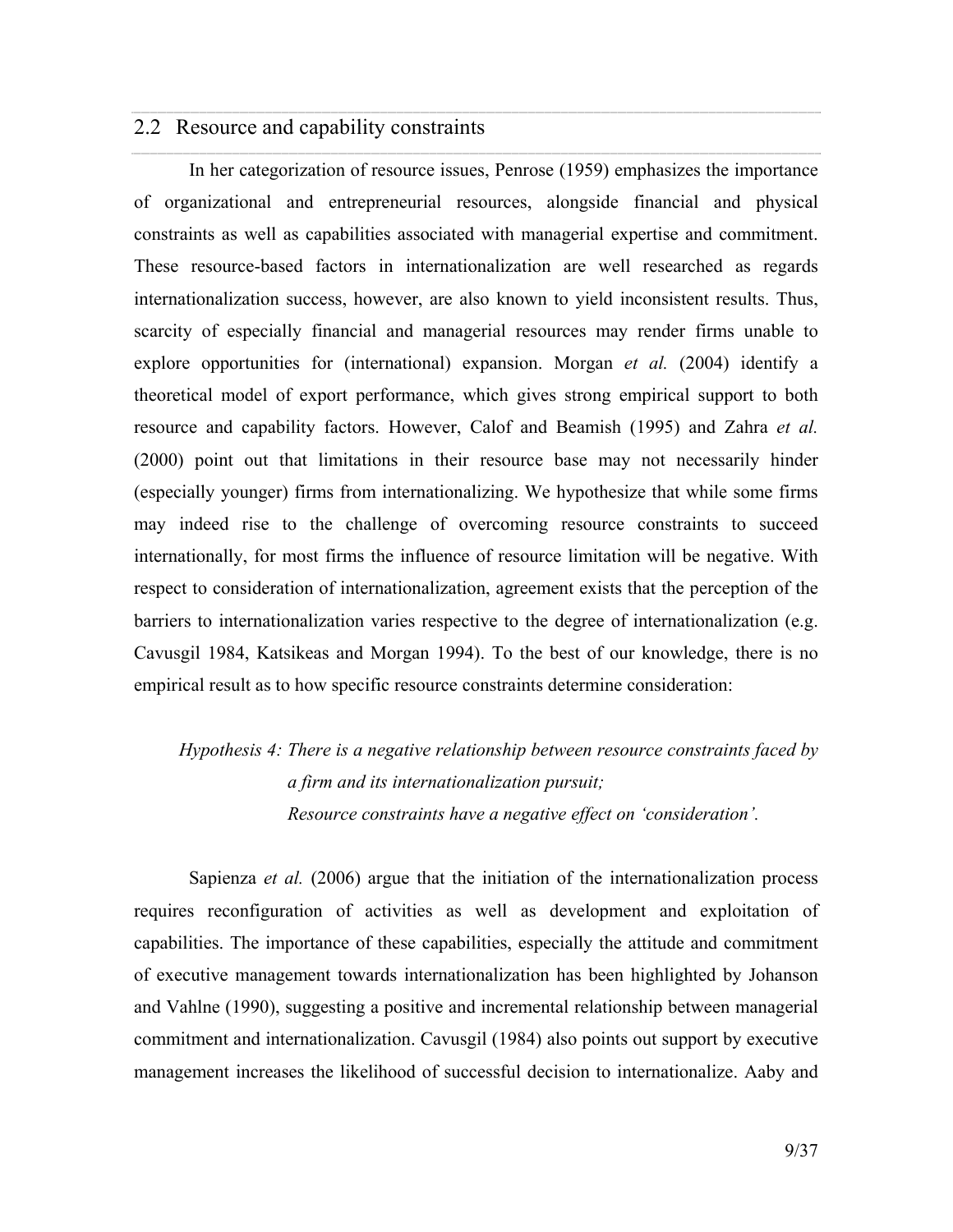Slater (1989) note that the majority of studies in their review point to a positive relationship between internationalization propensity and management commitment. Commitment is seen as an enabling capability that works through setting ambitious, yet realistic expectations regarding international success. Whilst a considerable literature exists on the role of capabilities in internationalization (Chang 1995, Delios and Henisz 2003), the literature is rather silent on how 'consideration' is affected by capability constraints. Internationalization process studies tend to causally interlink capability development with speed and effectiveness of internationalization (Luo and Peng 1999, Zahra *et al.* 2000), corroborating Cavusgil (1984) who argues that a firm's commitment to gather expertise on foreign markets may play a major role in the early internationalization behavior of a firm. Hence commitment and accumulated experience in internationalization are hypothesized to gradually increase (Chang 1995):

# Hypothesis 5: There is a negative relationship between capability constraints faced by a firm and its internationalization pursuit; Capability constraints have a more negative effect on 'consideration'.

The empirical literature on the interaction of resource and capability factors is limited (Brush and Chaganti 1999). However, combinations of resource constraints as well as possible complementarities between resource and capability constraints would be particularly interesting to examine in relation to the 'consideration' of internationalization as well as possible effects on internationalization pursuit. The underlying reason is the necessity of firms to adapt and interrelate their resources in order to do well (Chandler and Hanks 1998). Lichtenstein and Brush (2001) highlight the importance of developing resource bundles and combinations over time. The implication is that resource shortages may interact in their impact on internationalization. Therefore:

Hypothesis 6: The combined effect of resource constraints and capability constraints is greater than the sum of their individual effects; 'Complementarity' between constraints has a more severe negative effect on 'consideration' of internationalization.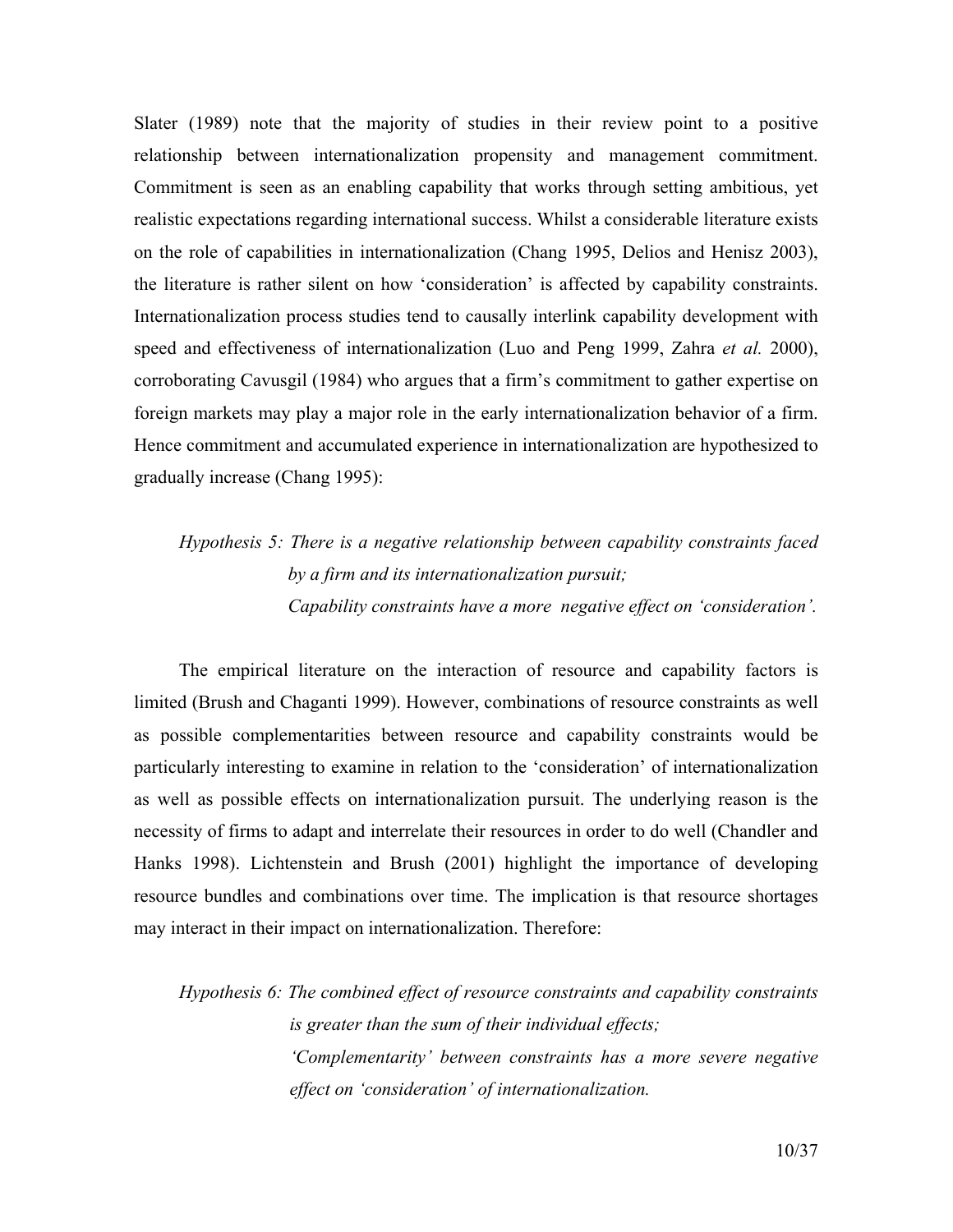To better understand the collective effects of resource and capability constraints, an topic that remains for us to examine is the impact of the age of a firm on the way constraints and their combinations influence internationalization. It is possible that constraints have dissimilar effects on firms in different age groups: thus, young firms may be affected more by self-reported resource constraints, whereas older firms may have the organizational capabilities to overcome resource and capability constraints (Forsgren 2002). Thus:

Hypothesis 7: Individual resource and capability constraints bind young firms more severely;

> 'Complementarity' between constraints has a more negative effect on young potential internationalizers in the 'consideration' phase.

# 3 Methodology

#### 3.1 Conceptual Framework

Internationalization requires an array of investments of different kinds in successive stages, with uncertain outcomes. A minimal requirement for rational decision making in a project as complex as internationalization is the careful consideration of the time profiles of cost and benefit streams with due attention to uncertainties. Deliberate advance through the sequence of stages is a useful framework for the analysis of choice behavior in uncertain projects with sunk investments.

Figure 2 presents a plausible scheme of the stages involved in internationalization. There is no basis for assuming that all firms have, *a-priori*, the objective of internationalization. Even a firm inclined to contemplate internationalization as a goal may, on the basis of a preliminary resource audit, decide to concede without entering into active consideration at all. The research component of active consideration will require inventories to be made of the complementary resources and careful judgment of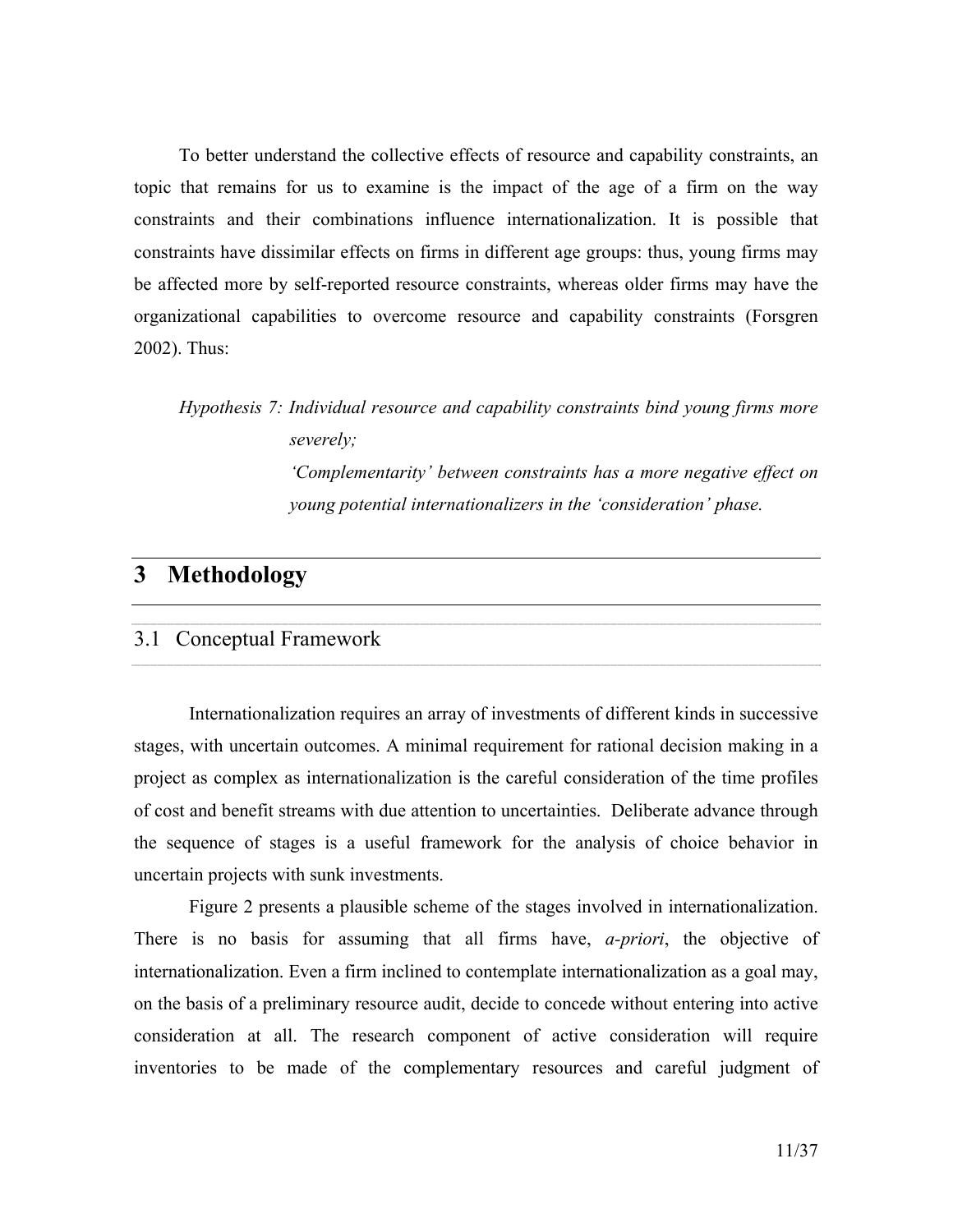uncertainties, and will be non-trivial in terms of commitment of time and managerial resources. Only those who judge themselves, ab-initio, likely to have or to be able to muster the pre-requisites can be expected to enter into active consideration of internationalization. Among those who do enter active consideration, some may, on the basis of estimates of costs and benefits, drop internationalization as a goal. If the consideration process has been carried out diligently, those who commit investment will expect to succeed.

#### [ Figure 2 about here ]

A longitudinal study of data over a number of years would allow identification of distinct subsets of firms that follow the different paths in Figure 2, and enable deeper understanding of the features that drive firms from one stage to the next in their path. It would be instructive to be able to delineate the drivers that make a firm more likely to consider internationalization, relative to those who do not consider it at all. Following the former group, it would be of use to know what makes some firms pursue the project. And finally, among those who pursue internationalization, it would be useful to know the reasons for success. The last question has been a focus in extant research.

However, the data that was available for analysis was cross sectional in nature (as described in section 4.1). The survey asked firms whether they had actively considered internationalization. Those who answered in the affirmative were asked if they had pursued internationalization. And those firms who declared that they had actively engaged in international activities were asked about their pursuit: whether they were successfully engaging any or all of exporting, importing, foreign direct investment.

#### 3.2 Method

Our primary objective is to determine how resource and capability constraints affect firms in their progress into active consideration of internationalization. The data classifies firms as discussed below. This reflects self-selection by firms based on their constraints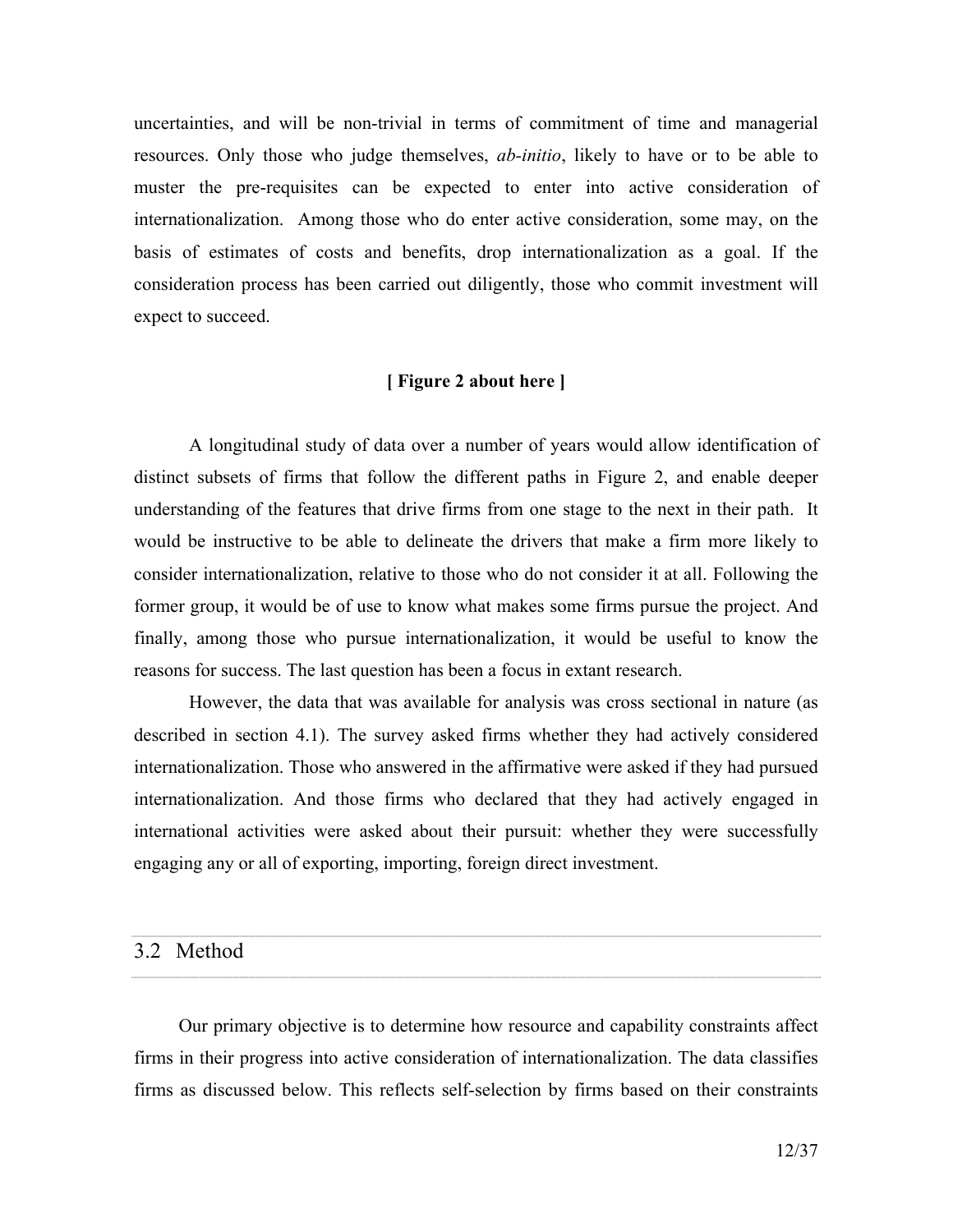and their objectives. The cross-sectional nature of our data does not permit estimation of a model that is entirely faithful to Figure 2. It is not possible to trace and measure the evolution of resources and capabilities of the firms over time in the context of their internationalization experience.

Nested binary choice is a natural candidate for the question we seek to answer, but proves unsuitable for the following reason: The first nest in such a model would seek to identify drivers that make a firm more likely to 'consider' internationalization, relative to firms that do not consider internationalization. The latter category is a mixture, and may contain firms that do not wish to internationalize though they are not resource limited, along with from firms whose limited resources prevent them from active consideration of internationalization though they aspire to it. Trying to distinguish this mixed category from another mixed category - firms that actively consider internationalization (some of whom go on to pursue it successfully, some unsuccessfully, and some not pursue it at all) is not helpful in elucidating the role played by resource and capability constraints on consideration. Further, the second nest, which would pit firms that pursued internationalization against those that considered internationalization but did not pursue it, may also throw only limited light on the role of resource constraints. At least in some cases, pursuers may come to the conclusion post-facto, in the light of increased demands placed on them by the internationalization process, that they are resource constrained in specific respects. Further, our dataset contained very few firms that pursued internationalization without success; their small numbers will preclude the final third nest that should distinguish successful from unsuccessful internationalizers.

We proceed to estimate a set of multinomial models to determine the impact of firm characteristics and self-reported resource constraints on the likelihood of a firm falling into three slightly more homogeneous classes in the internationalization process, as below:

1. The set of smaller firms that do not consider internationalization at all. As indicated above, a firm may belong to this set for two reasons. It may have recognized, upon even cursory inspection, that it lacks the resources and capabilities for successful internationalization. However, this set may also contain a subset of firms that are neither resource nor capability constrained from an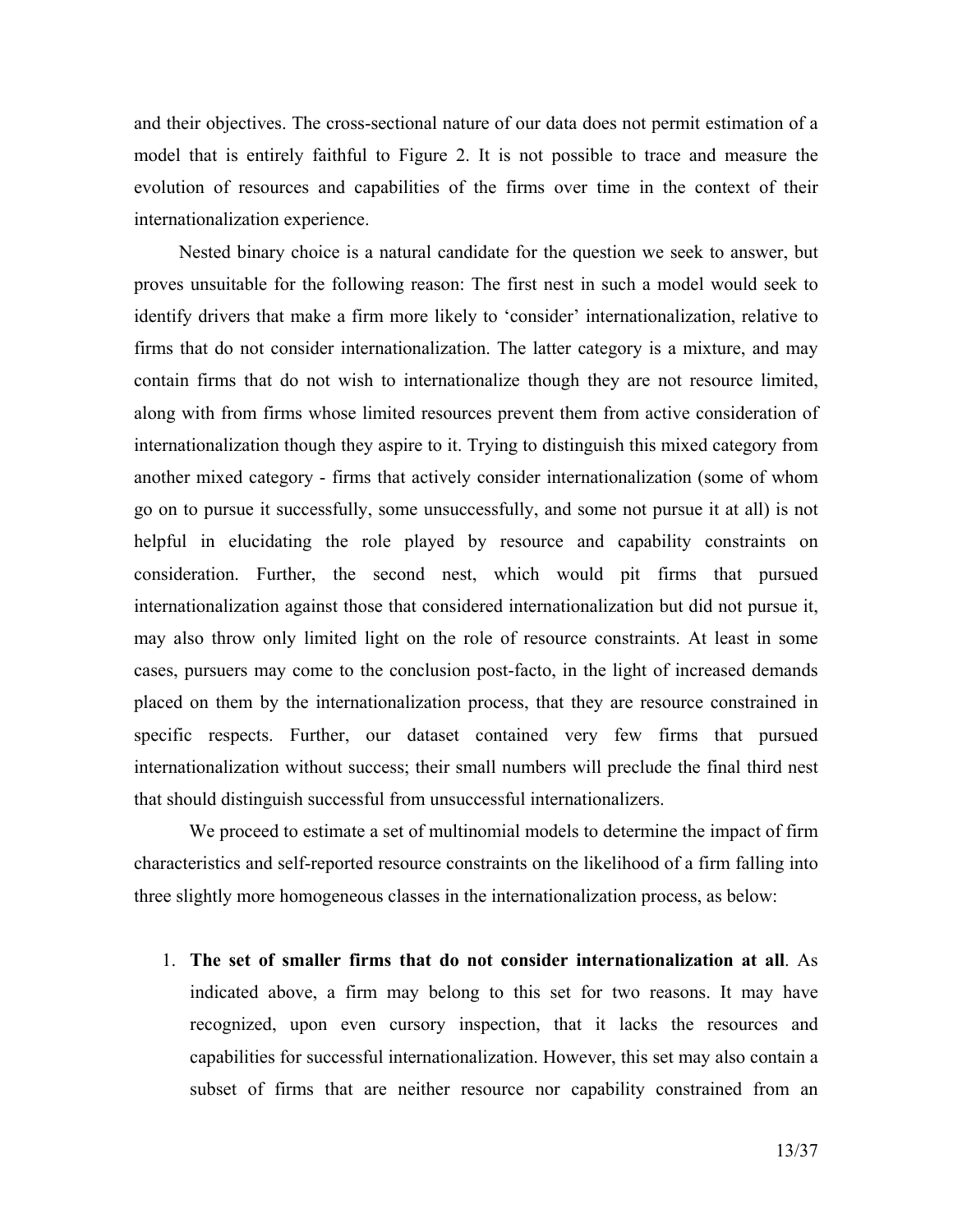internationalization point of view, but do not have internationalization as a corporate objective. Hence from a resource point of view this may be a mixed group of firms. This needs to be allowed for in the interpretation of results.

The complement to this set is the set of firms that *did* consider internationalization; we distinguish between two sub-categories in this set:<sup>4</sup>

- 2. The set of firms that considered internationalization, but did not pursue it actively. The fundamental reason why a firm that is interested in internationalization and is not, prima-facie, resource constrained, may fall into this subset is that on detailed examination of its resource/capability portfolio during the active consideration process, the costs (including risks) of proceeding are found to exceed the benefits. In a cross-section at any given date, a firm in this category could be there because it entered into active consideration of internationalization based on encouraging results of a preliminary audit, suggesting that active consideration would be worthwhile. Other firms could be there because on active consideration the expected benefits fell short of costs. Of course, factors that lead firms to consider internationalization will be different from the factors that lead firms to not pursue it. We need to be sensitive to the mixture of firms in the interpretation of results from the cross section. Again, only a longitudinal dataset would enable distinguishing between these different sub classes of firms and their drivers.
- 3. Firms that pursued internationalization. The first sub-category in subset 2 above will be firms that succeed. Firms fall into this subset by being 'successful' in exporting, importing and/or international production. Active consideration will have revealed these firms to be capable of overcoming their resource constraints. Success is defined here only in the sense of engaging in internationalization

<u>.</u>

<sup>&</sup>lt;sup>4</sup> There will also be a set of companies that considered internationalization, but ultimately did not succeed in their internationalization endeavour. However, this sub-category has not been included within our analysis, due to the negligible number of companies falling into this subset and a differing constraint classification in the original questionnaire.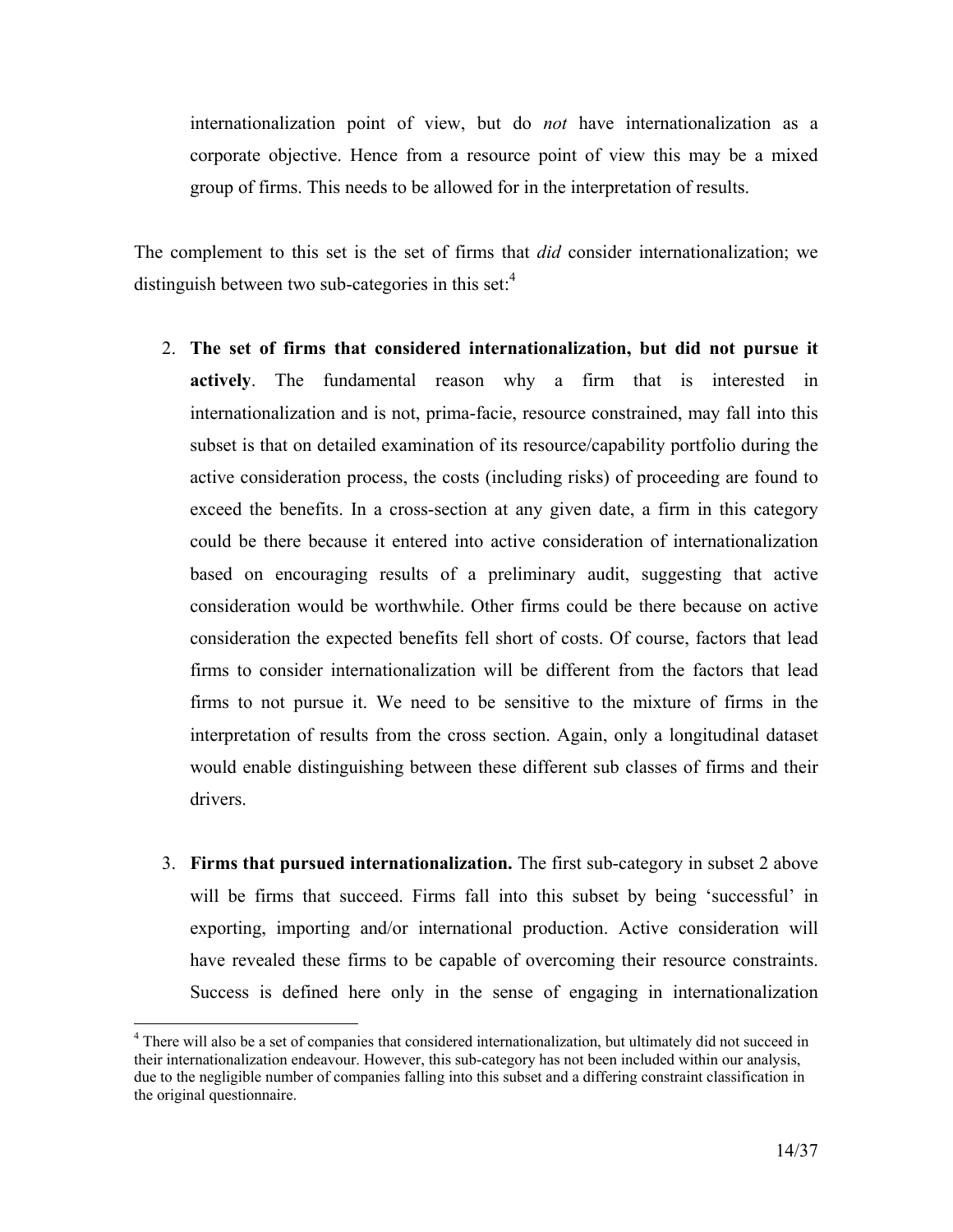activities. This group is also heterogeneous. Those who ventured into international activities recently may still be working through and overcoming some constraints. Firms that have been internationally active over longer periods of time, are more likely to have overcome their initial constraints.

As mentioned earlier, our dataset contained few firms that pursued internationalization but failed to succeed. This is consistent with the argument that when the consideration process is carried out in a detailed way, those who commit investment should in general be expected to succeed. The small numbers precluded us from including unsuccessful internationalizers in our analysis.

The analysis is driven by the view that firms in each class (firms that have not considered internationalization, firms that have actively considered internationalization but not pursued it; and firms that are internationalized) will have opted into their class based on their assessments of resources and capabilities and costs and benefits, vis-à-vis their objectives. At each decision node, resource and capability constraints (as reported by the firm) will tend to reduce the probability that the firm enters the more demanding branch. The cross-sectional nature of our data prevents the full disentanglement of this process, and requires us to be careful in interpretation of results. We complement our quantitative results with qualitative interpretation through small case studies (Eisenhardt 1989) to enhance our understanding of the resource and capability constraints in the active consideration stage.

#### 4 Data

#### 4.1 Survey

The data was collected from a survey commissioned by the East of England Development Agency (EEDA) in 2002-2003. The interviews were aimed at identifying resource and capability gaps related to internationalization of especially smaller firms. EEDA focused on six UK counties: Bedfordshire, Cambridgeshire, Essex, Hertfordshire, Norfolk and Suffolk; which together constitute a vibrant economic region in the South-East

and the contract of the contract of the contract of the contract of the contract of the contract of the contract of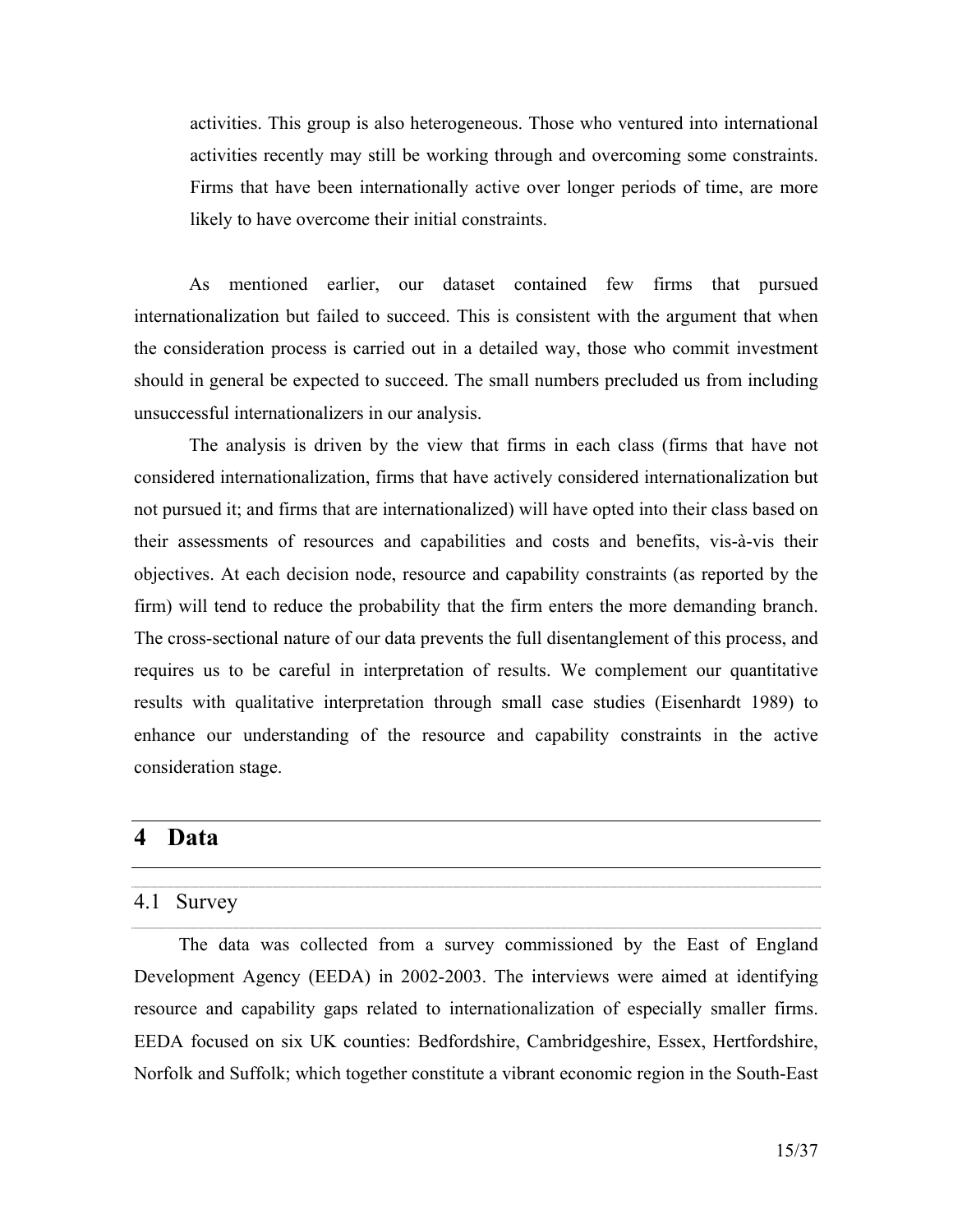of England. During the course of the study 8,009 firms were identified from various directories. These firms were contacted by telephone with requests for interviews. The interviews targeted CEOs and/or owners and generated 1,131 complete responses (14.12 percent). Internationalizers, active in either exporting, global sourcing or foreign direct investment, constituted 560 (49.51 percent) of these firms. This sample size answers the call for larger sample studies in both the internationalization and entrepreneurship literatures (e.g. Carter et al. 1996).

We used two methods to validate the interview data. We utilized secondary data from databases as well as firm websites and publications. Secondly, we interviewed a subsample of CEOs and senior officers from the sample. The interviews provided insights into internationalization relevant resource and capability constraints. Overall, a total of 31 interviews were conducted. In order to provide for transparency as well as reliability, the majority of these interviews was protocolled and transcribed. Since our focus was on the internationalization capabilities of small and medium sized firms rather than large corporations, the use of qualitative research techniques was indispensable given the reluctance of CEOs of smaller firms to quantify aspects of their experiences, resources and success or failure. Generally, interviews lasted between 30 minutes and two hours with partners being either the owner or manager or the strategic decision maker for international activities. In some cases, the firms were revisited at a later stage, to observe further developments of resource and capability development on a more longitudinal basis.

## 4.2 Summary Statistics

The mean employment size of the firms in our sample was 36, and their men age, 34, highlighting our focus on smaller firms that have been in existence long enough to have been able to pursue and potentially succeed in internationalization (Table 1). Firms that did not consider internationalization were somewhat smaller (mean 31 employees) and slower growing (mean growth over 1997-2001, 5.1% per year) than successful internationalizers (mean of 39 employees and an average growth of 7.6% per year over the same period). Among resource constraints, time constraints were reported most by firms that considered internationalization, but did not pursue it (11.6%). Interestingly, information and finance constraints were reported by successful internationalizers (9.8% and 7.0% respectively).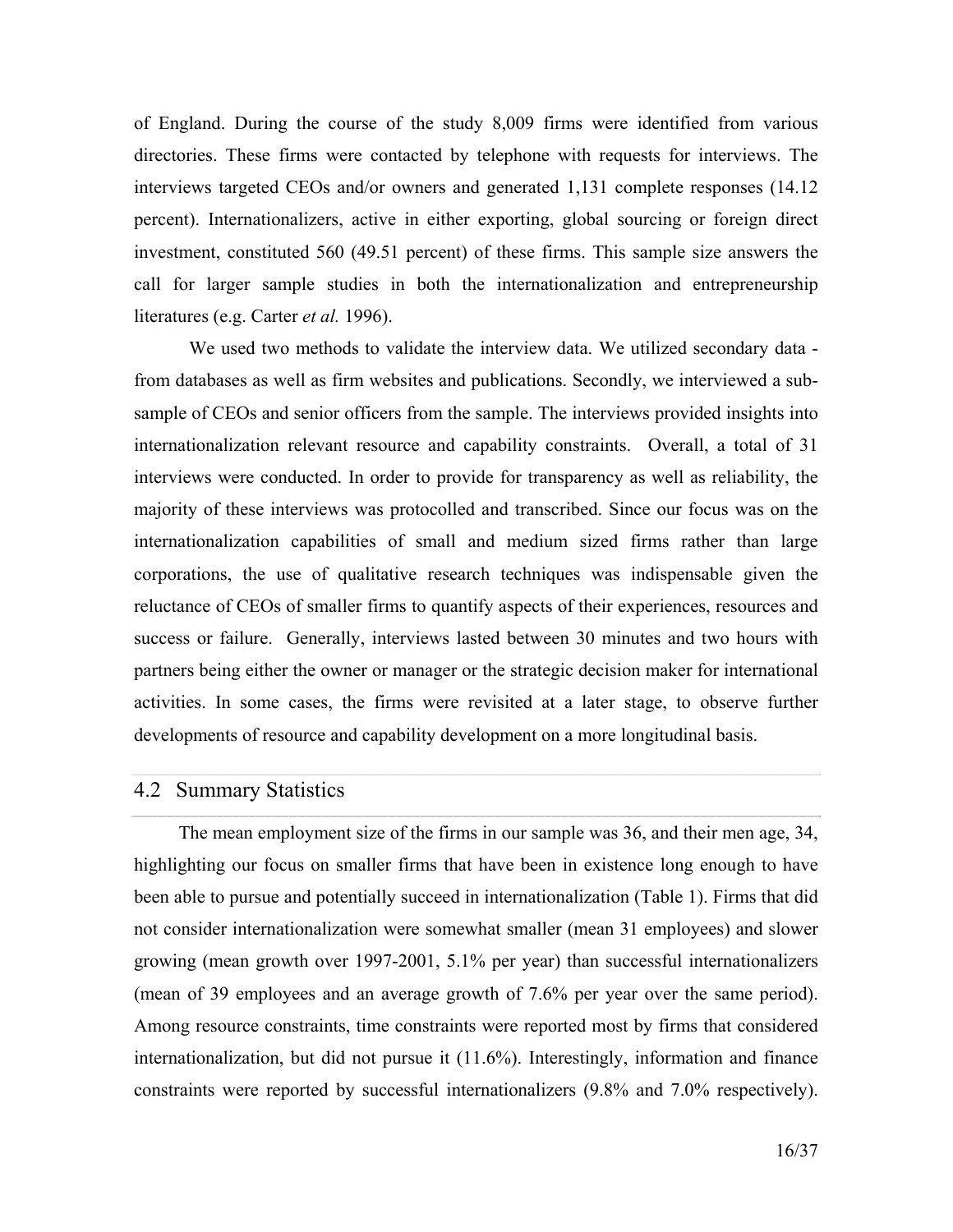Among capability constraints, firms that considered internationalization but did not pursue it reported constraints in management commitment towards internationalization (8.1 %) and managerial expertise (17.4%), whereas only about 1.2% successful internationalizers reported constraints in these areas.

#### [Table 1 about here]

#### 4.3 Variables

We classified firms into the following internationalization types (INTERTYPE):

- 1 : if the firm is internationalized,
- 2 : if the firm considered internationalization but did not pursue it,
- 3 : if the firm has never considered internationalization (base category).

SIZE, AGE, GROWTH and SECTOR (four digit Standard Industrial Classification 2003) were the firm characteristics. To control for the influence of industry effects, a set of ten dummy variables marked out different industry categories. Of our five key resourcebased variables, three related to key resources in the VRIN categorization (Barney 1991) and two related to capability constraints. These were coded as dummy variables with value 1 if the firm reported the constraint as being important for the firm, and 0 if not. In order to allow for differential effects when constraints bind together, we included two-way interactions of resource and capability constraints into the model.

#### Resource-Based Constraints are:

| $TIME = 1$ | if the firm considers the lack of time as a major barrier,                         |  |  |  |  |  |  |  |  |
|------------|------------------------------------------------------------------------------------|--|--|--|--|--|--|--|--|
|            | $\text{FINANCE} = 1$ if the firm considers the lack of finance as a major barrier, |  |  |  |  |  |  |  |  |
|            | INFORMATION = 1 if the firm considers the lack of information as a major           |  |  |  |  |  |  |  |  |
|            | barrier,                                                                           |  |  |  |  |  |  |  |  |

#### Capability Constraints are:

COMMITMENT = 1 if the firm regards lack of management commitment and motivation as major barriers,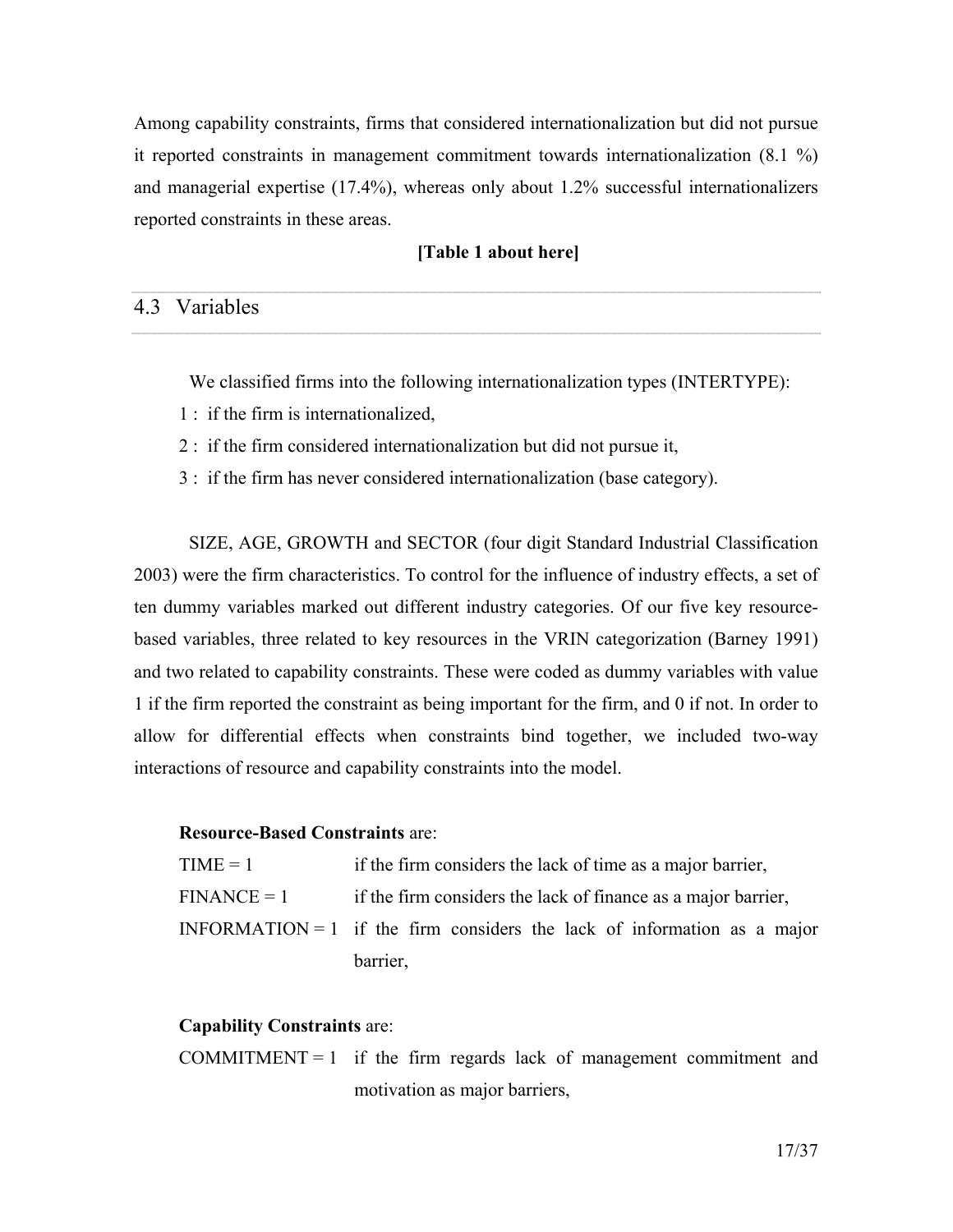$EXPERTISE = 1$  if the firm regards insufficient managerial expertise and the lack of appropriate managerial skills as key obstacles.

# 5 Results

Four models were estimated, ranging from a restricted model with only firm characteristics, to a general model, which includes resource and capability constraints as well as interactions between constraints (see Table 2). The discussion in the following section will be of the results from the general model with the comprehensive specification. The results are stable across models. Firms that have never considered internationalization are the base category.

In interpreting results it must be noted that the cross sectional nature of the data inevitably makes each of category a mixture of sub-categories. Thus "consider, but not pursue" is a compound event which comprises of the two "simple" events. In general resource constraints are likely to reduce consideration probability, and are also likely to reduce pursuit probability. If a constraint does reduces consideration probability, it can be expected to be identified as significant in placing the firm in the "do not consider" group vis-à-vis the "consider but not pursue" group. If the same constraint reduces "pursuit" probability, it can be expected to be identified as significant in placing the firm in the "consider but not pursue" group rather than "do not consider" group. There is obvious potential for these effects to cancel out and prove inconclusive; significant estimates will indicate drivers with overriding effects upon one of the simple events.

#### [ Table 2 about here ]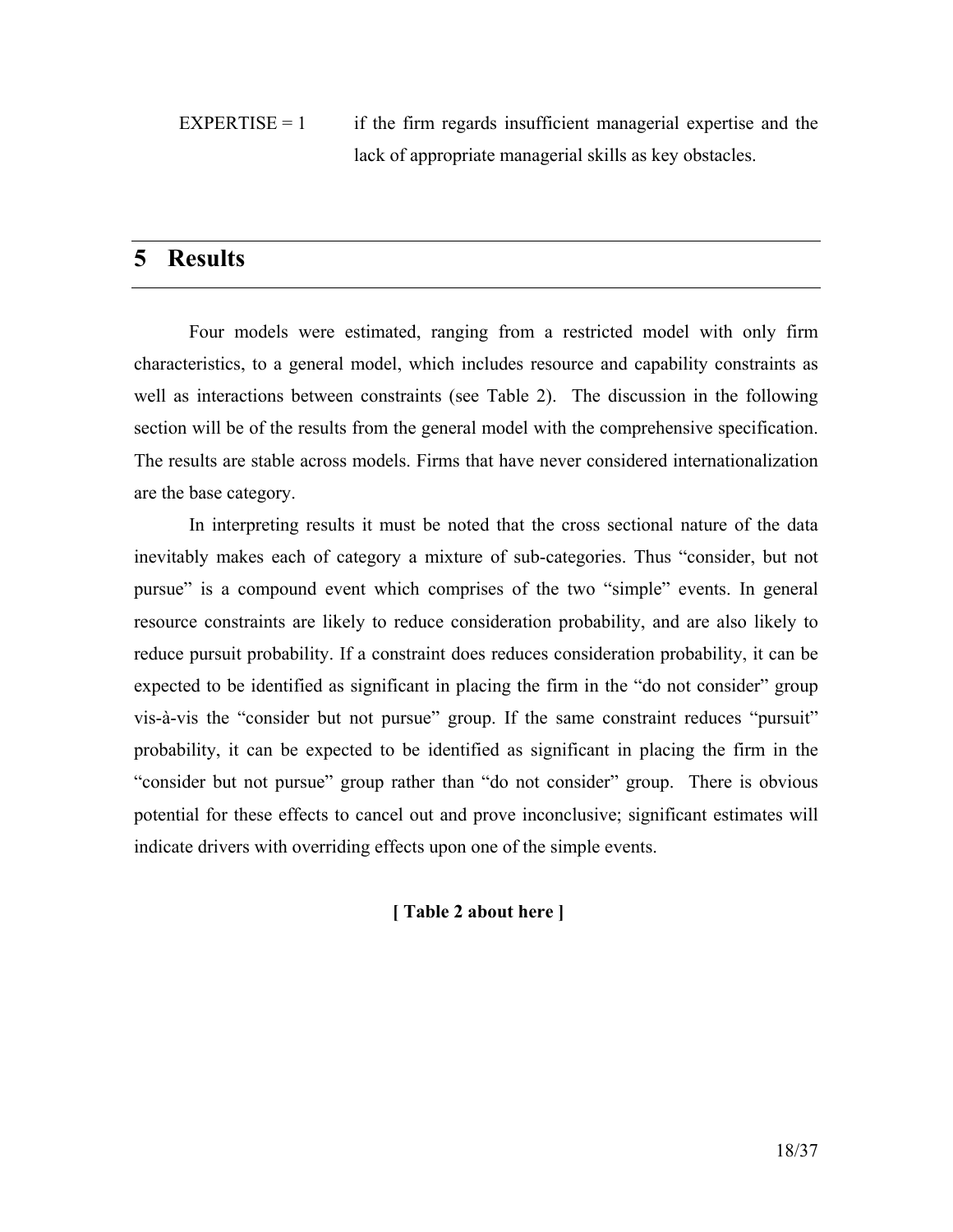### 5.1 Firm characteristics.

Firm Characteristics and Internationalization. Larger size increases the probability of a firm being internationalized relative to the base category.<sup>5</sup> Firms that are internationalized are also, on average, younger than non-internationalizers, though there is a tailing off of the effect of age - the coefficient on the square of age is close to zero. A higher growth rate increases the probability of a firm being internationalized. This, of course, does not answer the question whether internationalization drives or is driven by growth, as pointed out earlier, we are unable to disentangle causal relations with our cross-section.

Firm Characteristics and 'Consideration' of Internationalization. Firm characteristics seem to be of lesser significance for consideration, with only the age of a firm decreasing the probability of consideration of internationalization. Again, the square of age, which is significant, has a coefficient close to zero. With the caveat that the representation of firms in terms of their characteristics is very crude when the variable set includes only a limited number of basic firm characteristics, we fail to reject Hypotheses 1 and 3, however Hypothesis 2 is rejected (Pages 7, 8).

#### 5.2 Resource Constraints

<u>.</u>

In the rest of this section we illustrate the tendencies revealed by the model estimates with qualitative evidence gathered in interviews.

Resource-based Constraints and Internationalization Pursuit. No resource-based constraint is significant at the 5%-level in the model for successful internationalization. It would appear that actual internationalization is less affected by resource constraints than 'consideration' of internationalization (relative to firms that have never considered internationalization).

<sup>&</sup>lt;sup>5</sup> No threshold size, whether at 20 people or adjacent, proved significant.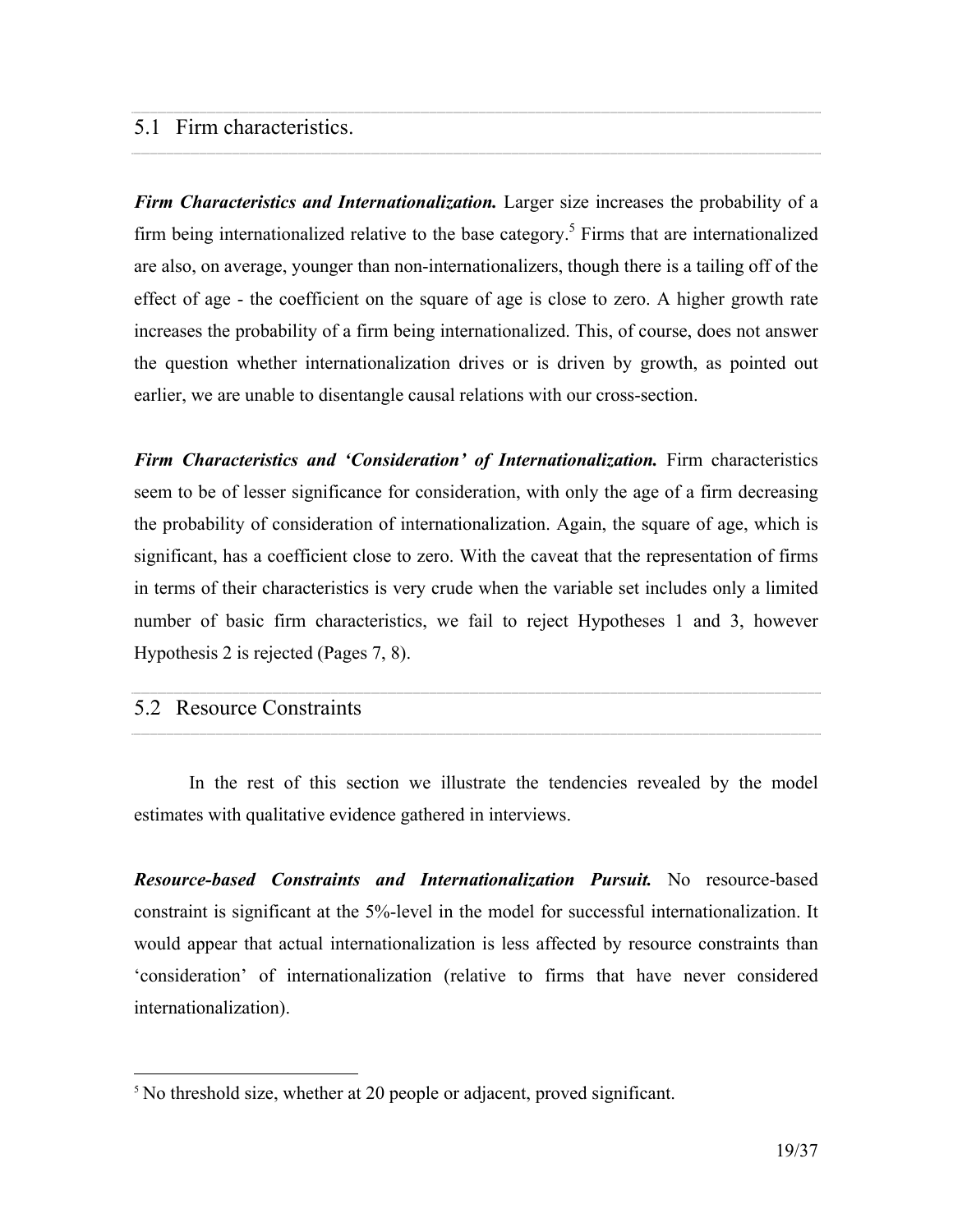Resource-based Constraints and 'Consideration' of Internationalization. Time and information are the resources that constrain firms who considered internationalization but did not pursue it, compared to firms that have never considered internationalization. Recall from our discussion in section 3 that this is a mixed category of firms, and drivers that lead a firm to consider internationalization can be different from those that lead it to not pursue the process. With a cross sectional dataset that did not contain variables that permit delineation of firm behavior at finer level, we need to interpret the results intuitively, as we cannot distinguish between the differences in the working of the drivers purely from the coefficient estimates. Thus time constraints appear to make a firm more likely not to pursue internationalization even though they have considered it, compared with firms in the base category. The suggestion here is that for those firms that were, prima facie, time constrained, the binding nature of the constraint (revealed on more detailed examination) led them to reject internationalization.

We present below the case of a firm that stayed for a relatively long period in the 'consideration' phase of internationalization and only pursued it after more than five years. In this particular case, time constraints were 'resolved', leading the firm to successful internationalization, but in many other cases, such creative solutions to the time constraint problem may have turned up, leading firms not to pursue internationalization.

#### Firm S: Bio-electronic manufacturing sector, founded in 1972

Firm S was founded by two Cambridge postgraduate electronic engineers and is a Cambridge "spin-off". The firm, which now occupies a secure niche within its market, relied heavily on small consultancy projects in the beginning to overcome cash flow problems. This, combined with product development, with clear targets and commitment of internal resources, helped them in the first international release of their molecularquantification product. The firm's CEO admits that time constraints were severe at this time in terms of their internationalization activities. To overcome these difficulties and move on, the founders identified, over a five year period, a number of routines and processes to tackle time constraints. Meetings, conferences and exhibitions were seen as strategic solutions: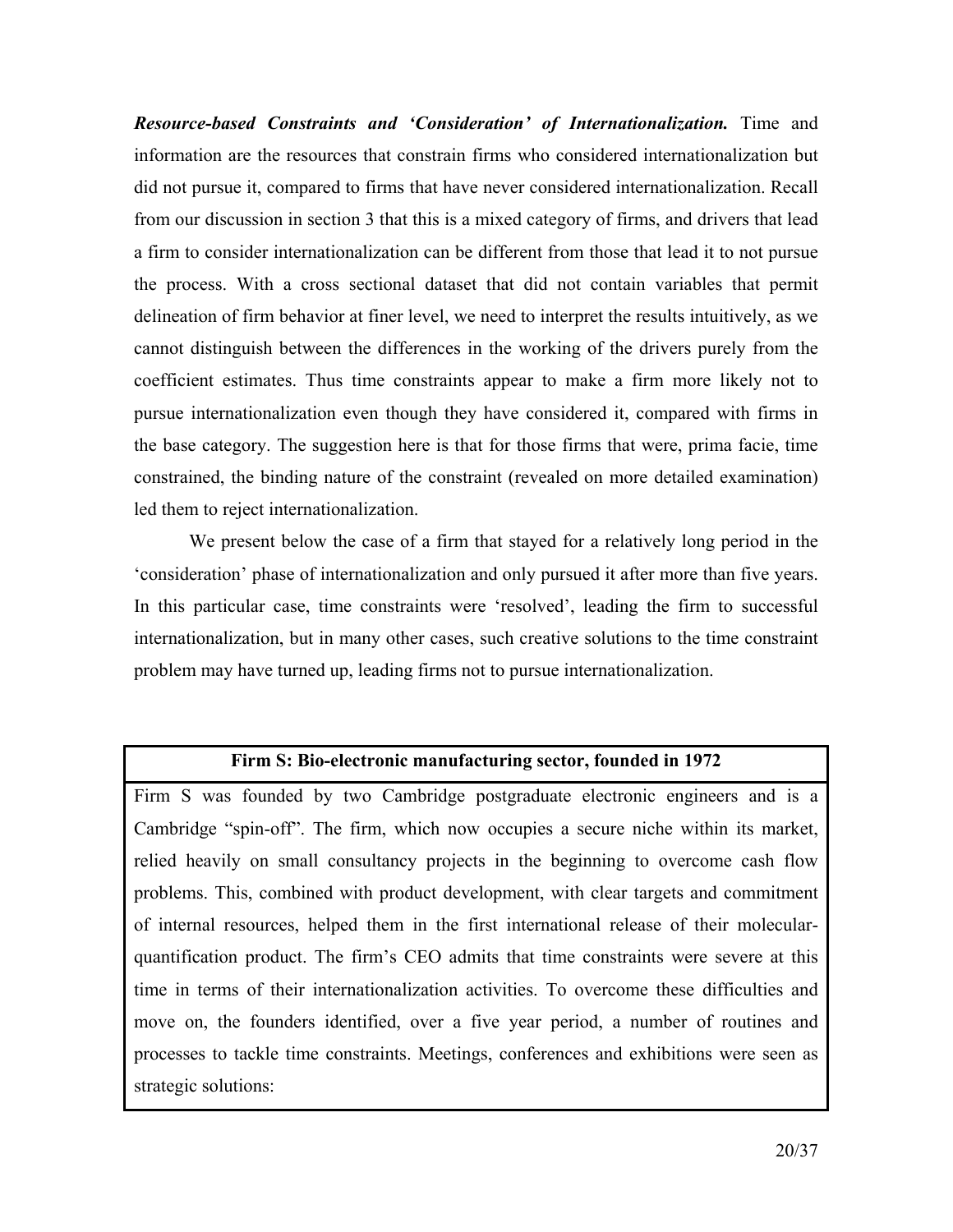"you might see 50 UK people [during one conference] at the cost of GBP 200 … it would cost much, much more to see 50 people [individually] " (CEO Firm S, 23.3.2004).

Another solution was the free offer of a "loaner system", a significant time saver for the firm.

Firms reporting information constraints were less likely to 'consider' internationalization than firms that have never considered internationalization at all. Early recognition of the nature of this constraint led firms to not enter into active consideration at all. As a CEO of a firm in the base category explained:

"We have nearly no information about the international market out there. It seems...risky and too complex and we [would] rather stick to our regional environment" (CEO Firm L, 28.2.2004).

In relation to Hypothesis 4, evidence suggests that resource-based constraints matter more for 'consideration', than for actual internationalization.

| 5.3 Capability Constraints |
|----------------------------|
|                            |

Capability Constraints and Internationalization. Perceived constraints in terms of management commitment significantly decrease the probability of internationalization of a firm, compared to firms that have never considered internationalization.

The reason could be the need to put internationalization into a strong strategic framework, if it is to have a chance of success. Management commitment is also required to weather the shocks that internationalization poses for smaller firms. Firm R provides a typical case highlighting the challenges to management commitment in internationalization.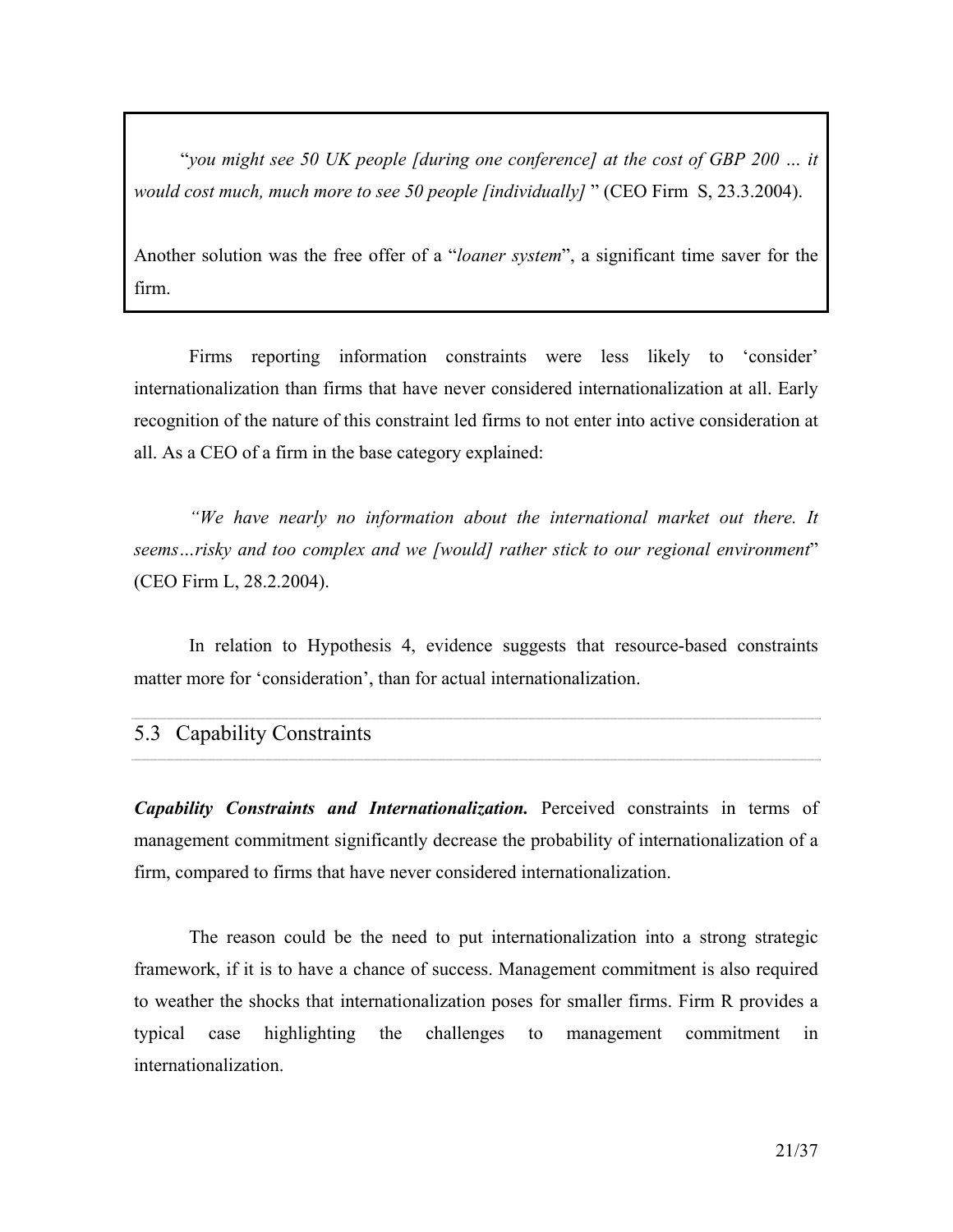#### Firm R: Recruitment sector, founded in 2002

At its inception, firm R consisted of the two founders, who spent one year making their business plan operational and a further year on extensive business development before any turnover materialized. The managing director explained:

"Now, really in the first year it was very much "research and development" for us, proof of concept, kind of a very small team, myself and Ian. I was actually doing other consultancy at the time. So the first year was very, very kind of small-scale stuff. In this second year, we've obviously been bringing on and ramping up as it becomes required, new members of staff, new consultants, new development managers. Now that we've got the infrastructure, the proof of concept and kind of taking it forward from there, so really we are in effectively our second year of trading and the kind of ground strategy for us on expanding internationally, kind of maybe 3 years/4 years down the line." (MD Firm R, 22.3.2004).

One year later, the firm was measuring up to its internationalization plans with its first international subsidiary. The international character of the recruitment market is apparent. The role of management commitment in overcoming constraints is evident. The MD believed that representation in an Arab country was necessary, as contracts for recruitment projects needed to be closed on-site and as the Arab culture values personal contact. Revenues from the region were expected to contribute up to 50% of the total. Capacity would however be under-utilized. Thus, led by the prospects in the region, the firm made a mistake by incurring excessive sunk costs in its chosen route of entry. As the problems became transparent to the management of the firm, it adapted its internationalization strategy for its next business opportunity in another region. Instead of trying to establish its own market stronghold, the firm sought a regional partner. By complementing the existing regional business relationships of the so-called strategic recruitment partner with global specialist fulfillment expertise, the increased firm revenues for both parties and overheads were kept to a minimum for the firm. Management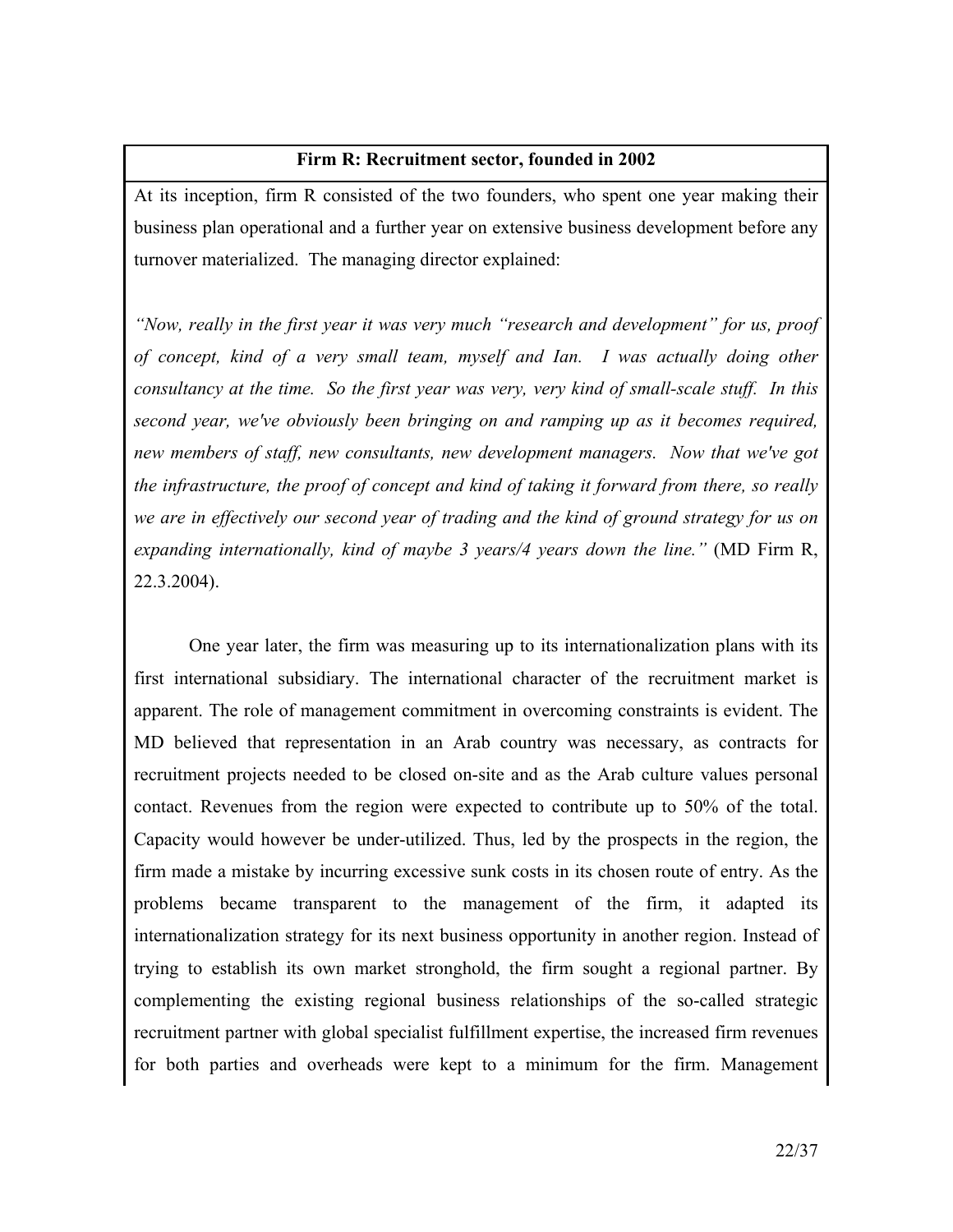commitment was perceived as central to the effort of combining and developing different routines and processes.

Capability Constraints and 'Consideration' of Internationalization. There is a significant positive relationship between constraints in terms of managerial expertise and the consideration of internationalization, relative to the base category of firms. Management expertise is required in finding the right partners, including sales and marketing partners. As in the case of time constraints, the managerial gap in this area - recognized *a priori* - is likely to have been reinforced on active consideration, leading the firm not to pursue internationalization.

#### Firm P: Printing/publishing sector, founded in 1978

Experiencing a declining domestic market, firm P was developing an interest in export. Copublishing and joint venture activities were also considered as modes of internationalization. However, the domestic base that serves other firms as a good foundation to launch exporting activities, applied only to a limited extent. Close connections abroad with distributors, universities, governmental institutions or competitors to develop subsequent collaborations do not flow readily from a successful domestic publishing business. Thus, the firm was not able to develop the essential managerial expertise to pool resources with potential external partners. A possible partnership with a Norwegian firm to print a joint furniture catalogue was not pursued. Joint publications and licensed publishing, initially considered as opportunities to move into mainland Europe or Scandinavia, were never exploited due to the perception of too many hurdles and pitfalls. The firm did not find a way to launch exports due to a lack of knowledge of international market opportunities. Having been pushed into export by a person who had little managerial expertise, the outcome was a ruinous ending of the export activities and destabilization of the entire company. The estimated costs of this 'exporting adventure' was reported to be 35% of the yearly turnover, a legacy the firm struggled to weather.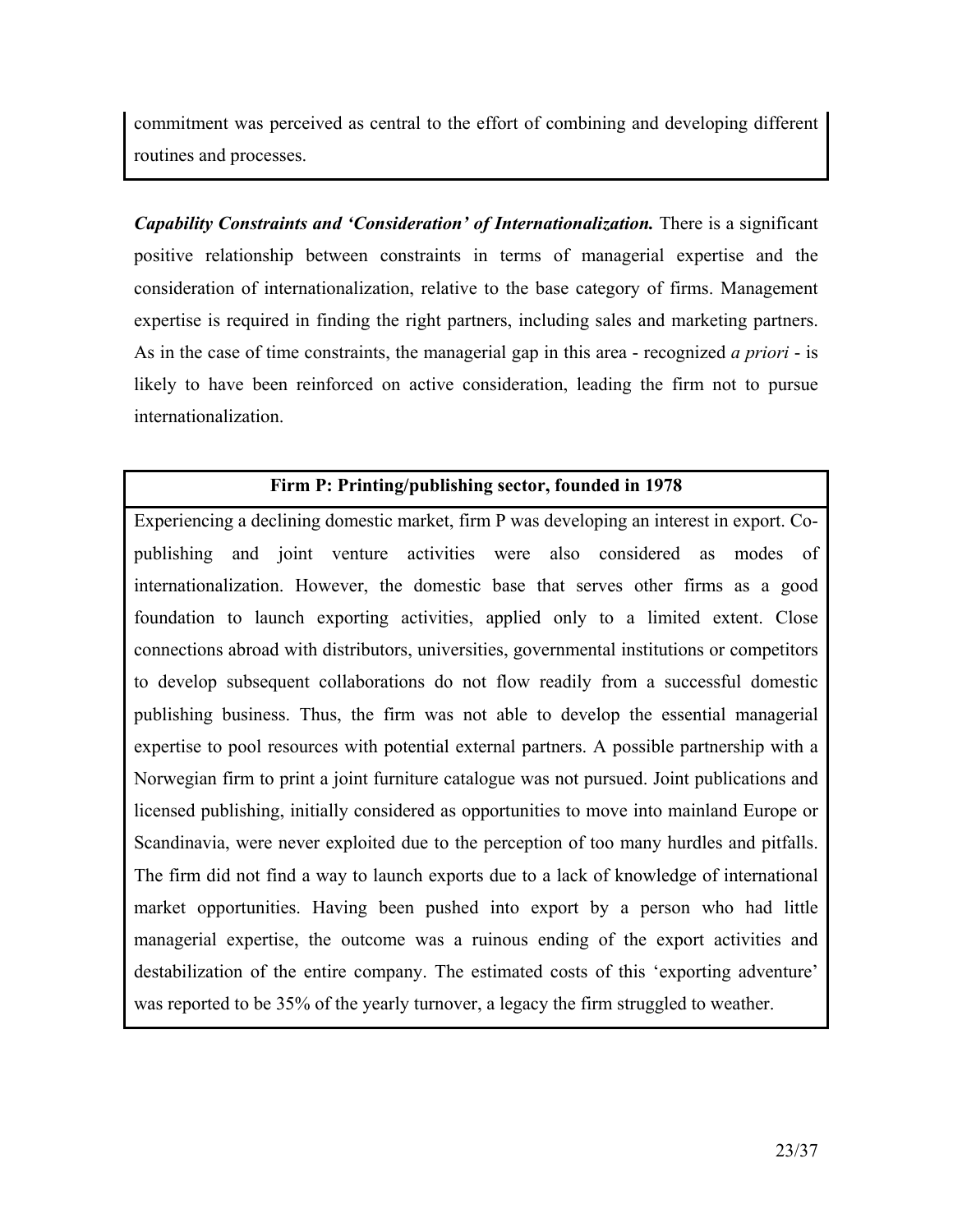In relation to Hypothesis 5, the results of capability can be interpreted as: binding capability constraints reduce the probability of success and at the same time increase the probability of not pursuing internationalization, even when it is considered.

## 5.4 Interactions of Constraints

We turn to how constraints combine in determining outcomes. The expectation is that constraints in combination would have a more negative effect on the probability of consideration and pursuit of internationalization (time and finance, time and expertise, finance and expertise) than on the probability of pursuit of internationalization.

Interactions of Constraints and Internationalization Pursuit. The only exception to the general rule of lack of significant effect, is the interaction of finance and expertise constraints. Successful internationalizers are more likely to report this constraint combination, relative to our base category. Interestingly, management expertise on its own did not have any significant effect on successful internationalization and only in combination with financial constraints does it influence the internationalization behavior of firms. Notably the effect is positive. The interpretation might be that these constraints interact with each other over the course of internationalization. The following case illustrates this argument; with longitudinal data on the time evolution of the constraint position, more light could be shed on this aspect of internationalization pursuit.

#### Firm T: Software Development sector, founded in 1983

Firm T used software development consulting as an early money generator, with only a limited perception of financial constraints. The second phase of their development, however, included financially more complex decisions. Attracted by the international market, the CEO realized early that he could not drive his business with a purely resale focus and therefore tried to find a Venture Capitalist to aid the development of his firm's own international software tools. As he describes, due to increasing American competition: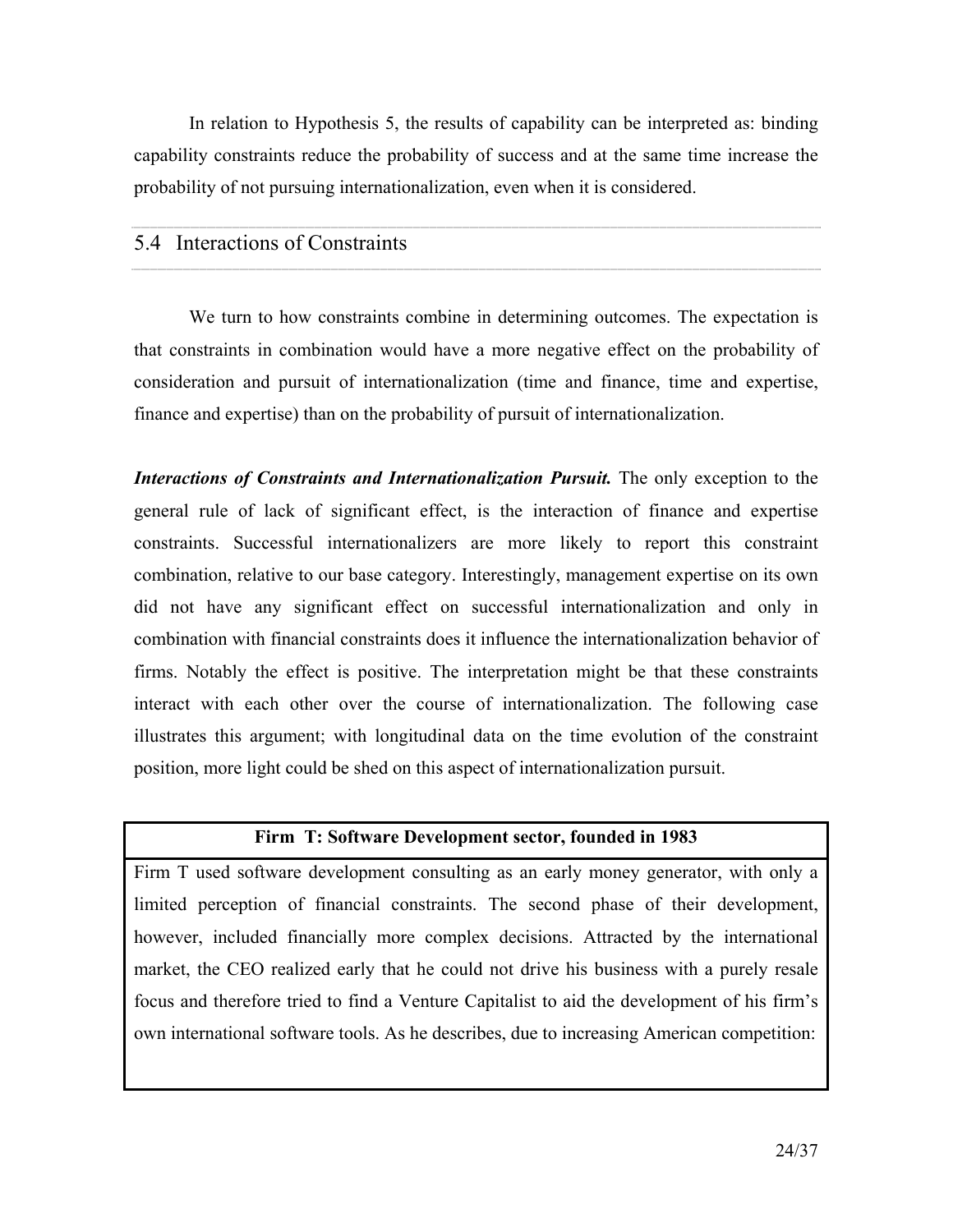"we then tended to sort of shift sideways a bit into what we were quite good at, which was developing new products…. In terms of money we were always…kind of short, due to my lack of know-how on international partnering. Looking back, we lost a lot of money on international R&D work in the beginning."

 To develop the off-the-shelf product and broaden the product to attract a bigger market, additional funding was essential.

"After some time […] we won Angel funding from the local community, because by this time I knew lots of people who had become millionaires and [were] looking to reinvest. So, I clearly had an argument which made the case for this money. I had to cash in a pension because, […] they don't want to put money in unless you put your own money in."

Financial constraints, have somehow gone "*hand in hand*" with increasing internationalization efforts and in a way driven the development of expertise. (CEO Firm T, 28.3.2004).

Interactions of Constraints and 'Consideration' of Internationalization. Combinations of resource and capability constraints significantly reduce the probability of firms 'considering' internationalization. Thus interactions between time and financial constraints, expertise and financial constraints as well as time and management expertise constraints reduce the probability of a firm considering internationalization without pursuing it. A firm may enter into active consideration of internationalization despite reporting individual constraints. However, combinations of constraints are more likely to stop a firm from considering internationalization at all.

#### Firm V: Operations sector, founded in 1980

This case exemplifies the combination of time and expertise, as experienced at firm V, which, due to a variety of resource-based constraints, has not considered internationalization. As the sales manager explains (21.11.2003):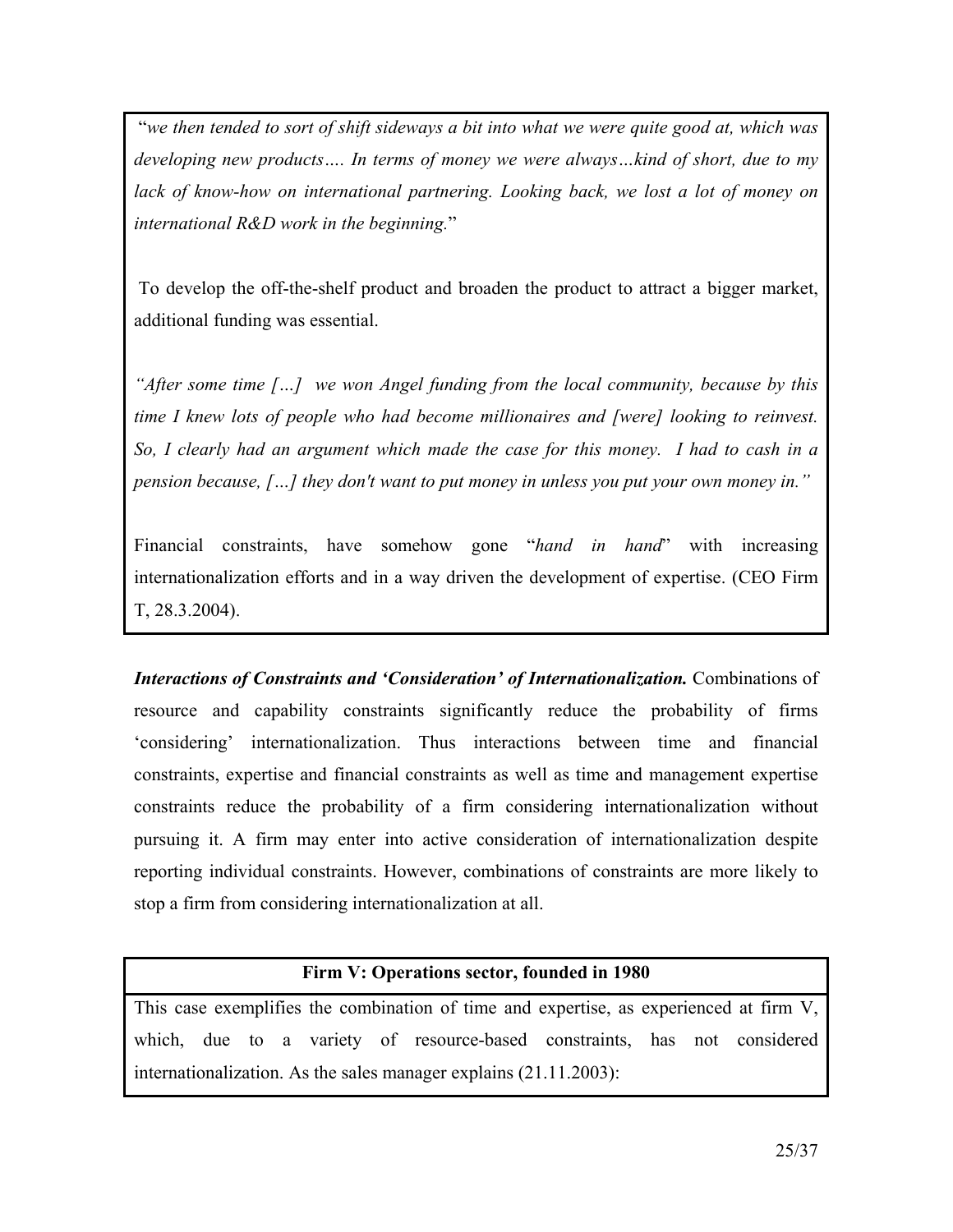"We were so busy with ourselves, so we could not even consider to go abroad. So the company could quite happily tick over in the UK market without bothering to go international...not to speak of the lack of expertise we had in that field."

Complementary effects of different constraints play a more significant role than previously hypothesized in the literature. Hence, we fail to reject Hypothesis 6.

#### Constraint Combinations and Age of the Firm.

One important issue that remains to be examined is that the age of the firm may have a significant effect on the way constraints and their combinations influence internationalization. It is possible that constraints that are self-reported, have a more negative effect on younger firms. Older firms may have more organizational capabilities to overcome these constraints. On the other hand, if older firms continue to report constraints the implication may be that firms are irretrievably constraint bound. In order to explore this, we estimated two additional models where resource and capability constraints were interacted with age (Table 3).

The results are stable across models. Interestingly, individual resource and capability constraints interacted with age are not significant. However, combinations of resource and capability constraints interacted with age affect internationalization behavior. We highlight two general findings: Firms are in general less likely to consider internationalization if they report resource and capability constraint combinations with increasing age. This finding also holds for pursuit of internationalization, albeit to a somewhat lesser degree. Time and expertise constraints are worth special note. As regards time constraints, relative to the youngest firms, age mitigates the negative influence of this interactive constraint. If expertise remains a problem with growing age, it reduces the probability of both consideration of internationalization and pursuit relative to the base. Hence, we fail to reject Hypothesis 7.

#### [Table 3 about here ]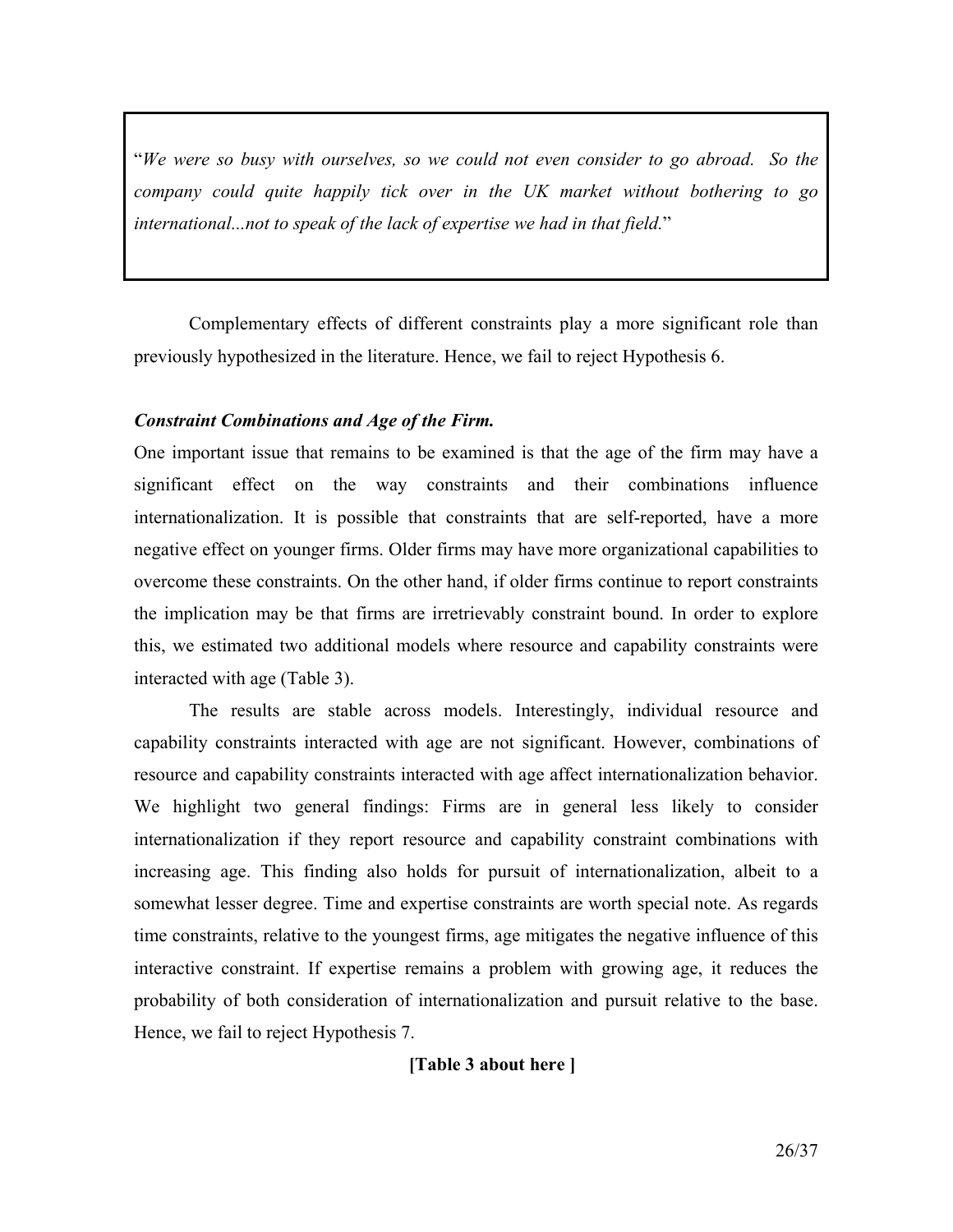# 6 Discussion and Conclusion

How much, and how, do perceived resource-based constraints matter? Based on empirical evidence we analyzed in this paper, it is apparent that resource-based constraints are particularly relevant to the consideration of internationalization by smaller firms.

With the exception of age, basic firm characteristics do not matter as much for consideration, though size and growth do matter for pursuit of internationalization.

We find that resource constraints matter rather more for 'consideration' of internationalization than for internationalization itself. To the extent that firms will not invest in internationalization activities without reflection, specific resources and capabilities will drive active consideration of internationalization. The resource-based view, including dynamic capabilities, are suitable anchors for the analysis of internationalization.

We also find that combinations of perceived constraints have a stronger and more negative influence on the consideration of internationalization than the individual constraints by themselves. Firms reporting multiple constraints are deterred from active consideration of internationalization. Consistent with this, firms that have not overcome combined resource constraints despite increasing age, are less likely to consider internationalization.

Our findings suggest that firms carefully weigh the decision on entry into each stage of the internationalization process. Empirical research into the evolution and formation of resource bundles as well as combinations and formation of capabilities and their impact on active consideration should move to the central focus for researchers.

| 6.1 Limitations |  |  |  |
|-----------------|--|--|--|

While our large cross-sectional dataset allows precise characterization of the effects of perceived constraints, the analysis is static due to the nature of the data. A longitudinal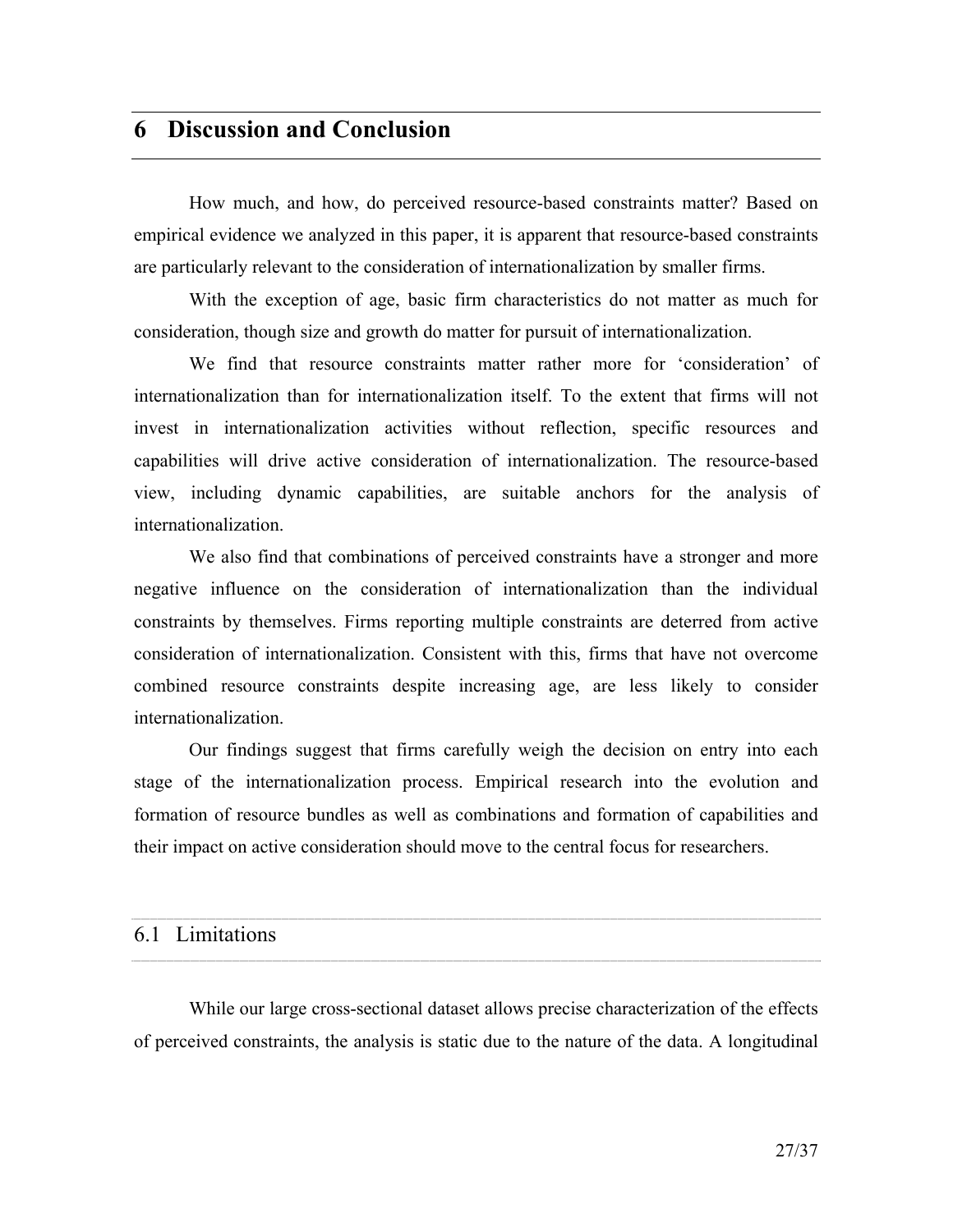approach would yield insight into the dynamics of consideration and the evolution of resource and capability constraints.

Our survey data was initially collected for a different and semi-administrative purpose than the issue we seek to explore here, and though the questionnaire was extensive and covered many of the major variables discussed in the literature, not all relevant resource and capability attributes were measured.

Only a fraction of counties within the United Kingdom were covered in the sample. When comparing different regions within the United Kingdom, smaller firms in the East and Southeast of England seem to perform better than smaller firms in other regions on various indicators. Future studies might include a wider selection of regions, and indeed countries to take account of environmental and structural specifics.

### 6.2 Implications for Management and Government Support Organizations

To the practicing manager this paper may provide some guidance on types of perceived resource constraints that underlie the internationalization behavior of firms. To the extent that perceptions reflect experience, resource programs adapted to industry, and paying attention to complementary resources, may enable management to actively engage in internationalization successfully. The importance of the commitment of the involved owner or manager, and expertise in international activities, are to be noted. Also, since resource constraints interact and change over time, the development of resources is essential in the attempt to internationalize and thus has to be consciously targeted within the strategic process. This perspective has important implications for managerial interventions, which would then be directed by greater emphasis towards the development of capabilities and the consideration phase that precedes the establishment of capabilities to support market entry and international knowledge creation.

We have sought to indicate the benefits of moving towards a more detailed analysis of the internal resource and capability constraints to better assess the underlying reasoning behind the consideration of internationalization. Such an approach has yielded insights into firm experience, as well as contributed to more effective and efficient policy. The empirical findings of our study raise doubts as to the efficacy of the current policy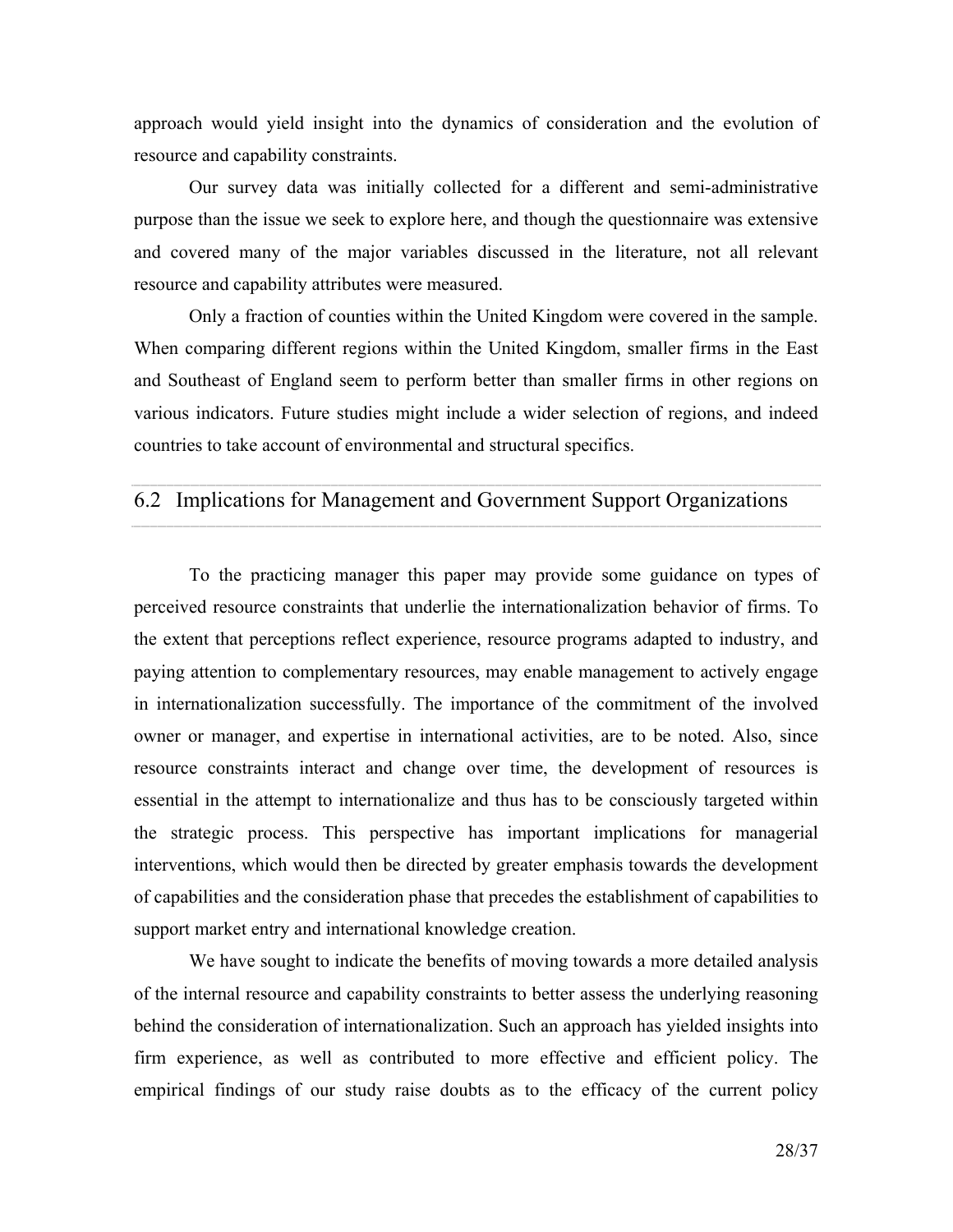framework, which emphasizes exports. We argue that the level and quality of assistance provided needs to be oriented towards filling gaps firms may find in their resource audits when they are at their consideration stage.

#### 6.3 Future Research

The analysis of a longitudinal dataset will yield more detailed insights into the evolution of constraints, and especially their interactions. Also matched-pairs panel data of comparable firms that consider/not consider internationalization may overcome the survival bias attached to cross-sectional data. A more dynamic analysis of the 'consideration' phase will also be fruitful. Empirical research into the heterogeneities and combinations of resource constraints that affect firms at different stages of internationalization will be fruitful. We also call for a comparative exercise spanning developed and developing countries that provide insights into the working of resource constraints in different environments. Understanding these factors and forces may encourage theory development and support managers as well as policy institutions in their search for appropriate internationalization strategies.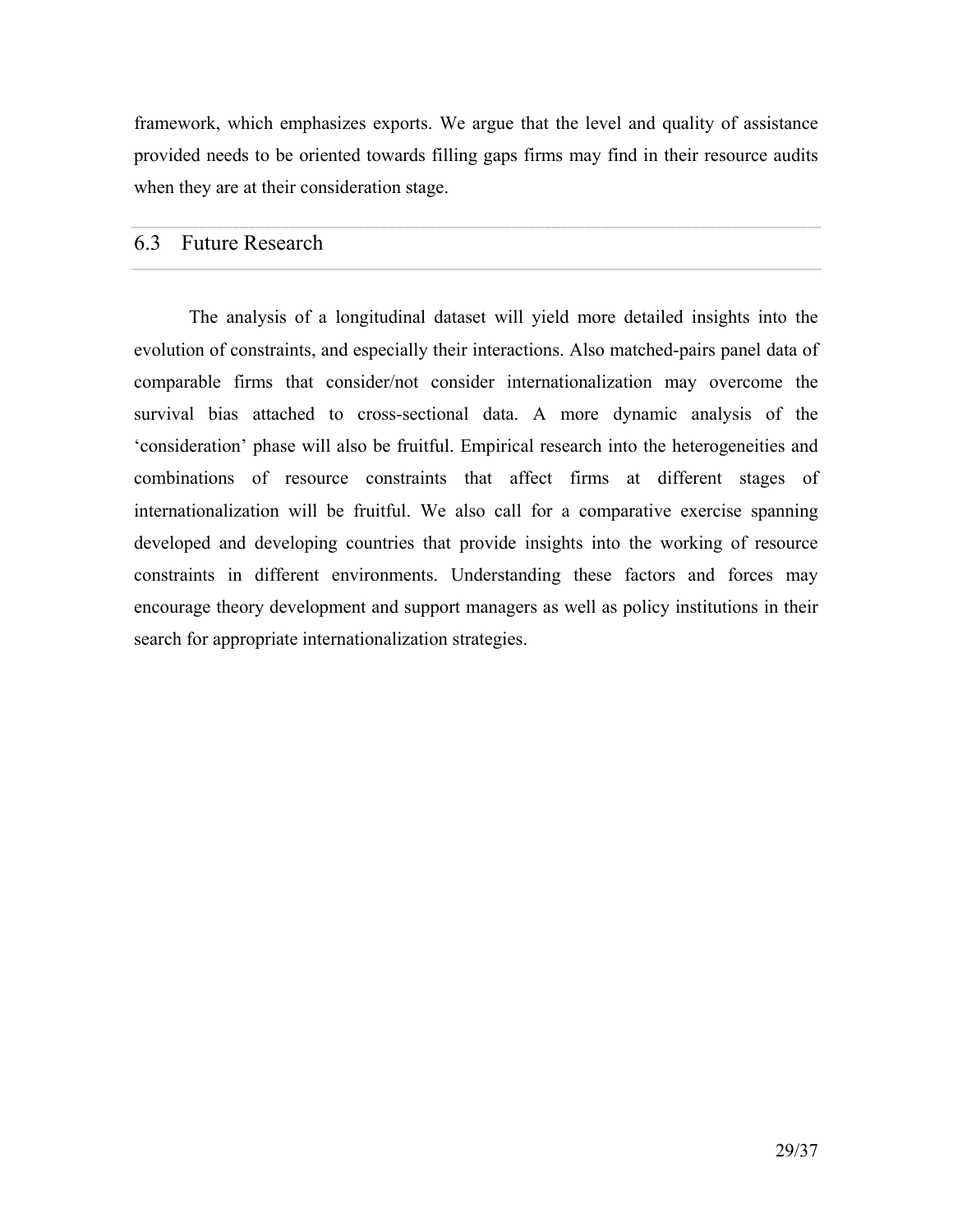## 7 Bibliography

- Aaby NE, Slater SF. 1989. Management influences in export performance: a review of the empirical literature. *International Marketing Review* 6(4): 7-26.
- Andersen O. 1993. On the internationalization process of the firm: a critical analysis. Journal of International Business Studies 26(2): 209-231.
- Autio E, Sapienza HJ, Almeida JG. 2000. Effects of age at entry, knowledge intensity, and imitability on international growth. Academy of Management Journal 43(5): 909-924.
- Barney JB. 1991. Firm resources and sustained competitive advantage. Journal of Management 17(1): 99-121.
- Bell J, Crick D, Young S. 2004. Small firm internationalization and business strategy: An exploratory study of `knowledge-intensive' and `traditional' manufacturing firms in the UK. International Small Business Journal 22(1): 23-56.
- Bonaccorsi A. 1992. On the relationship between firm size and export intensity. Journal of International Business Studies 23(4): 605-635.
- Brush C, Chaganti R. 1999. Businesses without glamour? An analysis of resources on performance by size and age in small service and retail firms. Journal of Business Venturing 14(3): 233-257.
- Calof JL, Beamish PW. 1995. Adapting to foreign markets: explaining internationalization. International Business Review 4(2): 115-131.
- Carter NM, Gartner WB, Reynolds PD. 1996. Exploring start-up event sequences. Journal of Business Venturing 11(3): 151-166.
- Cavusgil ST. 1980. On the internationalization process of firms. European Research 8(6): 273-81.
- Cavusgil ST. 1984. Organizational characteristics associated with export activity. Journal of Management Studies 21(1): 3-22.
- Chandler G, Hanks SH. 1994. Market attractiveness, resource-based capabilities, venture strategies and venture performance. Journal of Business Venturing 9(4): 331-349.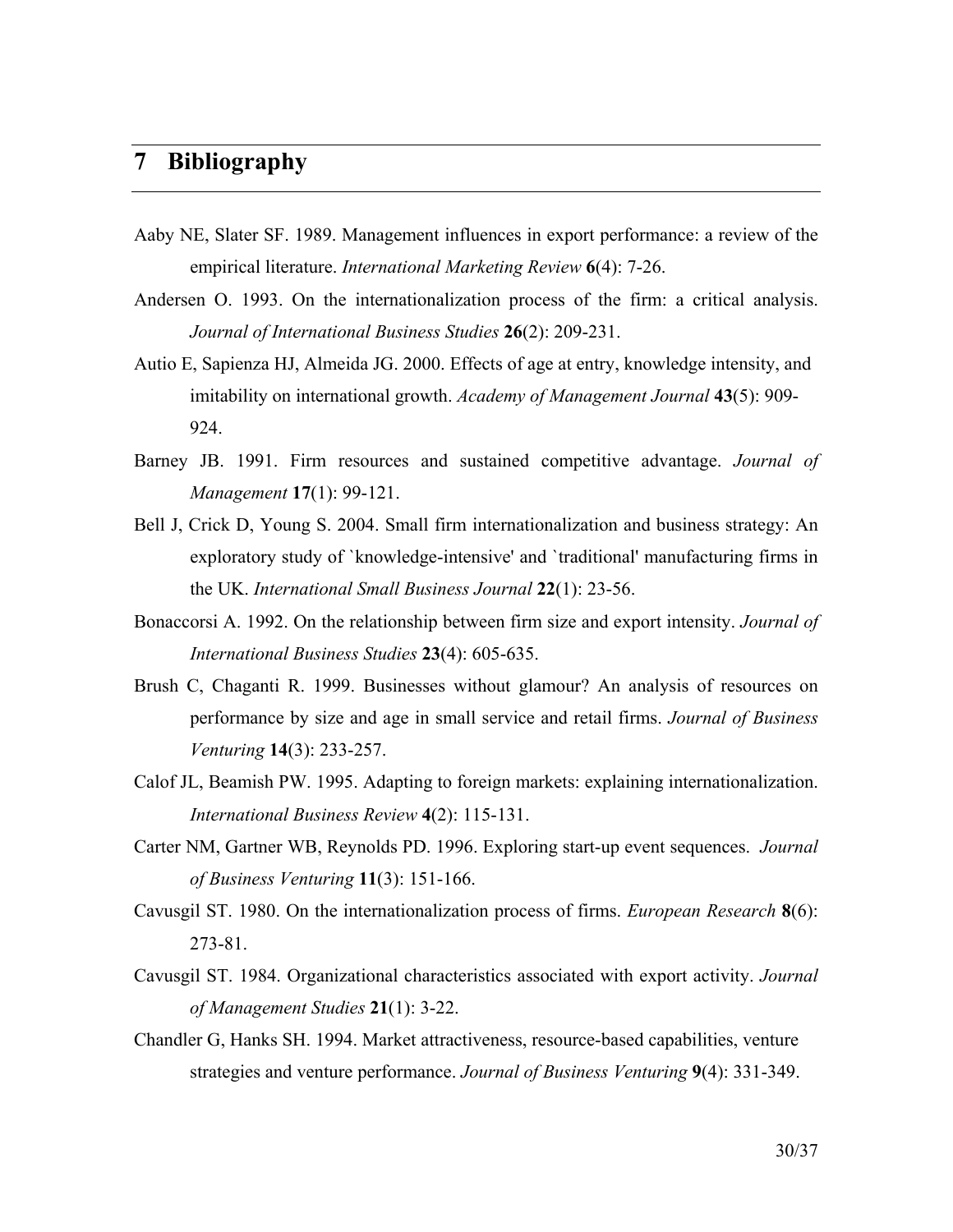- Chang SJ. 1995. International expansion strategy of japanese firms: Capability building through sequential entry. Academy of Management Journal 38(2): 383–407.
- Cohen WM, Levinthal FA. 1990. Absorptive capacity a new perspective on learning and innovation. Administrative Science Quarterly 35(1): 128-52.
- Cooper G, Kleinschmidt E. 1985. The impact of export strategy on export sales performance. Journal of International Business Management 16(1): 37-55.
- Crick D. 2005. The internationalization of 'high performing' UK high-tech SMEs: a study of planned and unplanned strategies. International Business Review, 14(2): 167- 185.
- De Rond M. 2003. Strategic Alliances as Social Facts. Cambridge University Press: Cambridge.
- Delios A, Henisz W. 2003. Political hazards, experience, and sequential entry strategies: The international expansion of Japanese firms, 1980–1998. Strategic Management Journal 24(11): 1153–1164.
- Dhanaraj C, Beamish PW. 2003. A resource-based approach to the study of export performance. Journal of Small Business Management. 41(3): 242-261.
- Eisenhardt KM. 1989. Building theories from case study research. Academy of Management Review. 14(4): 532-550.
- Eisenhardt KM, Martin JA. 2000. 'Dynamic Capabilities: What are they?' Strategic Management Journal 21(10/11): 1105-1122.
- Forsgren M. 2002. The concept of learning in the Uppsala internationalization process model: a critical review. International Business Review. 11(3), 257-277.
- Geringer JM, Beamish PW, daCosta RC. 1989. Diversification strategy and internationalization: implications for MNC performance. Strategic Management Journal 10(2): 109–119.
- Grant RM. 1987. Multinationality and performance among British manufacturing companies. Journal of International Business Studies 18(1): 79–89.
- Grant RM. 1991. The resource-based theory of competitive advantage. California Management Review 33(3): 114-135.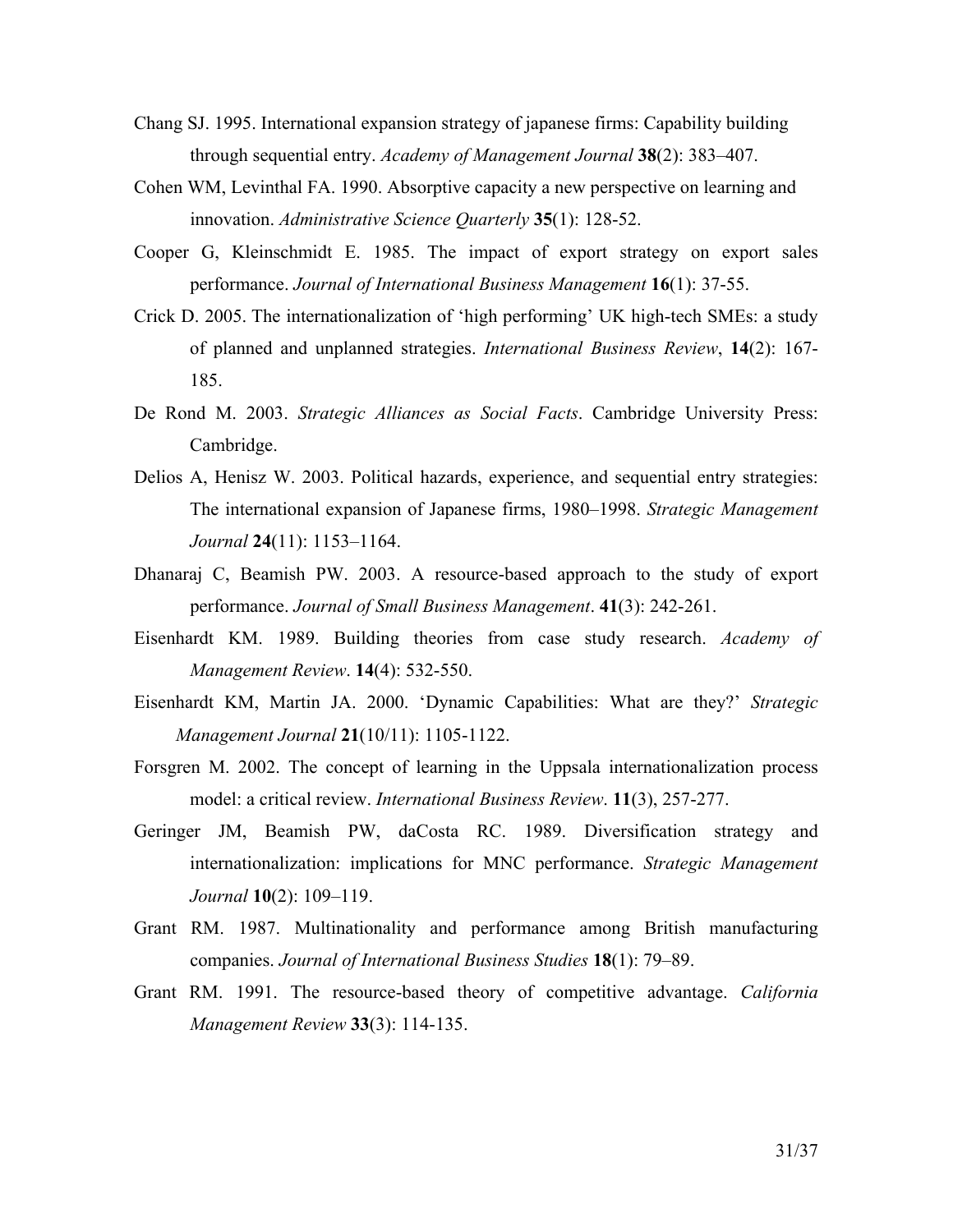- Johanson J, Vahlne JE. 1977. The internationalization process of the firm: a model of knowledge development and increasing market commitment. Journal of International Business Studies 8(1): 23-32.
- Johanson J, Vahlne JE. 1990. The mechanism of internationalization. International Marketing Review 7(4): 11–24.
- Johanson J, Wiedersheim-Paul F. 1975. The internationalization of the firm four Swedish cases. Journal of Management Studies 12(3): 305-22.
- Katsikeas CS, Morgan RE. 1994. Differences in Perceptions of Exporting Problems Based on Firm Size and Export Market Experience. European Journal of Marketing  $28(5): 17-35.$
- Kaynak E, Kuan, K. 1993. Environment strategy, structure, and performance in the context of export activity: an empirical study of taiwanese manufacturers. Journal of Business Research 27(1): 33-49.
- Kim WC, Hwang P, Burgers WP. 1993. Multinationals' diversification and the risk–return trade-off. Strategic Management Journal 14(6): 257–286.
- Lichtenstein BMB, Brush CG. 2001. How do "resource bundles" develop in new ventures? A dynamic model and longitudinal exploration. Entrepreneurship: Theory & Practice 25(3): 37-58.
- Lu J, Beamish P. 2001. The internationalization and performance of SMEs. Strategic Management Journal 22(6/7): 565–586.
- Luo Y, Peng MW. 1999. Learning to compete in a transition economy: Experience, environment, and performance. Journal of International Business Studies 30(2): 269–295.
- McDougall PP, Shane S, Oviatt BM. 1994. Explaining the formation of international new ventures: the limits of theories from international business research. Journal of Business Venturing 9(6): 469-487.
- Mittelstaedt J, Harben G, Ward W. 2003. How small is too small? Firm size as a barrier to exporting from the United States. Journal of Small Business Management 41(1): 68-84.
- Moini AH. 1995. An inquiry into successful exporting. Journal of Small Business Management, 33(3): 9-25.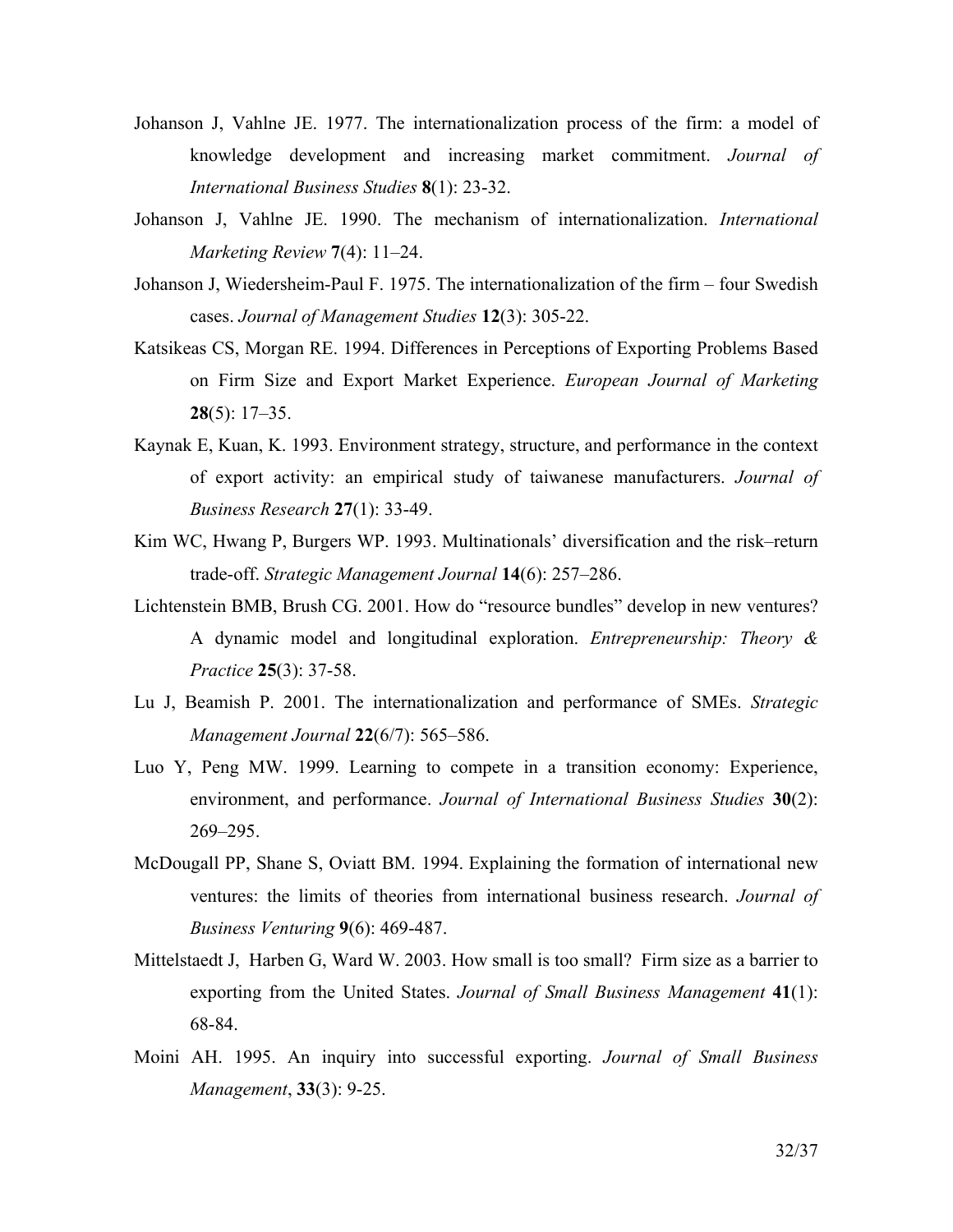- Morgan NA, Kaleka A., Katsikeas CS. 2004. Antecedents of export venture performance: a theoretical model and empirical assessment. Journal of Marketing, 68(1): 90-108.
- Oviatt BM, McDougall PP. 1994. Toward a theory of international new ventures. Journal of International Business Studies, 25(1): 45-64.
- Peng MW. 2001. The resource-based view and international business. Journal of Management, 27(6): 803-829.

Penrose E. 1959. The theory of the growth of the firm. Wiley: New York.

- Rumelt RP. 1984. Towards a strategic theory of the firm. In Competitive Strategic Management, Lamb B. (ed). Prentice-Hall: Englewood Cliffs, New York; 556-570.
- Sapienza HJ, Autio E, George G, Zahra, SA. 2006. A capabilities perspective on the effects of early internationalization on firm survival and growth. Academy of Management Review 31(4): 914-933.
- Wernerfeld B. 1984. A resource-based view of the firm. Strategic Management Journal 5(2): 171-180.
- Zahra SA, Ireland R, Hitt MA. 2000. International expansion by new venture firms: International diversity, mode of market entry, technological learning, and performance. Academy of Management Journal 43(4): 925–950.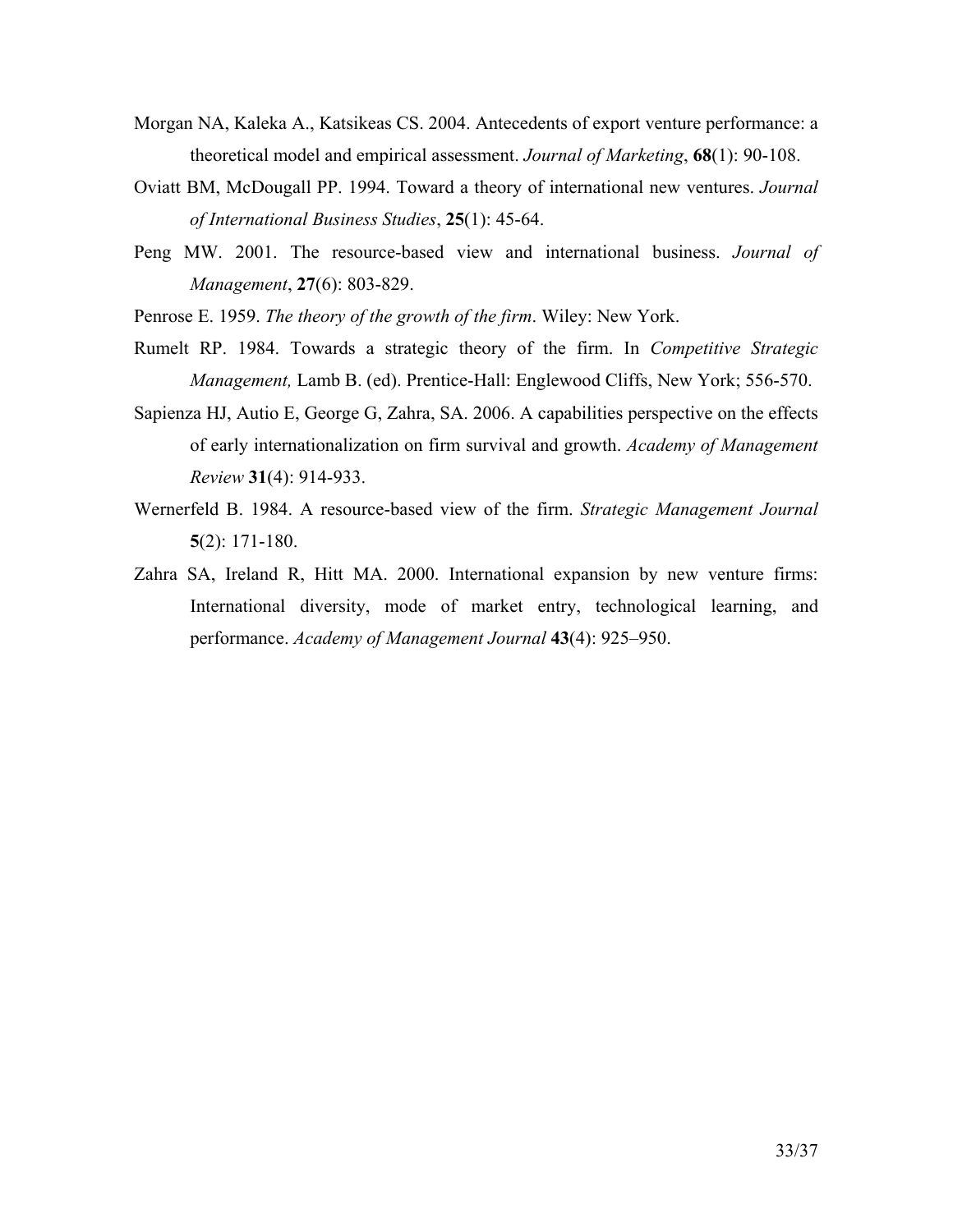| Preliminary<br>Resource,<br>Capability Audit,<br>leading to<br>decision on: | Active consideration<br>$($ or not $)$ of<br>Internationalization,<br>leading to decision on: | Pursuit<br>$($ or not $)$ of<br>Internationalization. | Success / failure<br>of firms pursuing<br>internationalization |
|-----------------------------------------------------------------------------|-----------------------------------------------------------------------------------------------|-------------------------------------------------------|----------------------------------------------------------------|
|                                                                             |                                                                                               |                                                       |                                                                |

Time





Figure 2: Decisions and Outcomes in the Internationalization Process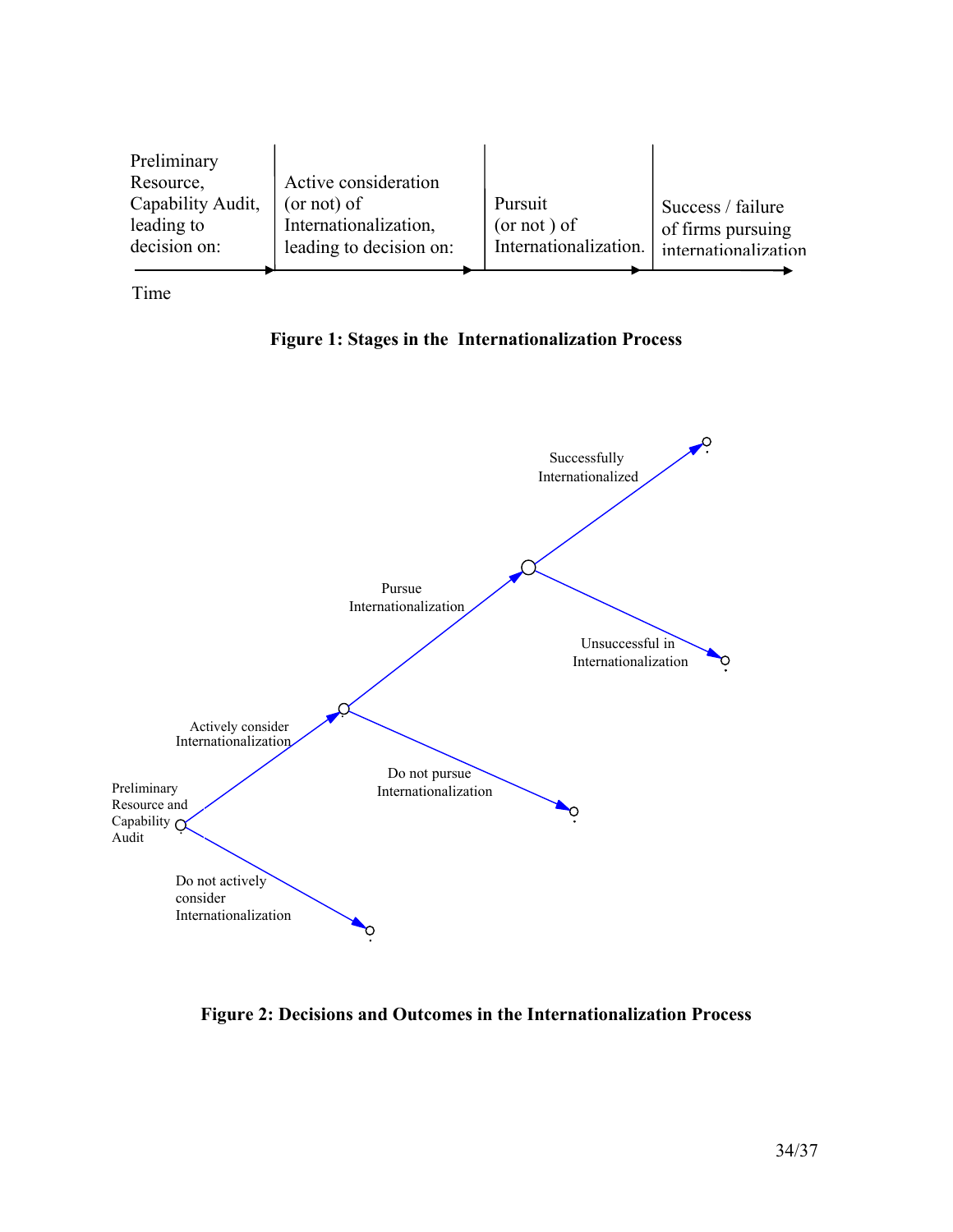|                                                                 |                                      |                              |                      | <b>Summary Statistics</b>                                  |                                                  |                                       |                           |                                     |                |            |
|-----------------------------------------------------------------|--------------------------------------|------------------------------|----------------------|------------------------------------------------------------|--------------------------------------------------|---------------------------------------|---------------------------|-------------------------------------|----------------|------------|
|                                                                 |                                      |                              |                      | <b>Continuous Variables</b>                                |                                                  |                                       |                           |                                     |                |            |
| <b>Firm Characteristics</b>                                     |                                      |                              |                      |                                                            |                                                  |                                       |                           |                                     |                |            |
|                                                                 |                                      |                              | <b>All Companies</b> |                                                            |                                                  | Did not consider Internationalization |                           |                                     |                |            |
|                                                                 | Obs                                  | Mean                         | Std. Dev.            | Min                                                        | Max                                              | Obs                                   | Mean                      | Std. Dev.                           | Min            | Max        |
| Size                                                            | 1,143                                | 35.90                        | 41.22                |                                                            | 250                                              | 489                                   | 30.70                     | 35.60                               |                | 250        |
| Age                                                             | 1,142                                | 34.40                        | 31.16                |                                                            | 279                                              | 487                                   | 34.28                     | 24.76                               |                | 152        |
| Growth                                                          | 971                                  | 25.97                        | 75.65                | $-90$                                                      | 1060                                             | 389                                   | 20.35                     | 67.49                               | $-70$          | 900        |
|                                                                 |                                      |                              |                      | Considered internationalization but did not pursue         |                                                  |                                       |                           | <b>Pursued Internationalization</b> |                |            |
|                                                                 | $\overline{\overline{\mathrm{Obs}}}$ | Mean                         | Std. Dev.            | Min                                                        | <b>Max</b>                                       | Obs                                   | Mean                      | Std. Dev.                           | Min            | <b>Max</b> |
| Size                                                            | 86                                   | 44.37                        | 52.65                | $\overline{4}$                                             | 250                                              | 568                                   | 39.10                     | 43.26                               | $\blacksquare$ | 250        |
| Age                                                             | 86                                   | 37.23                        | 37.74                | $\overline{2}$                                             | 279                                              | 569                                   | 34.07                     | 34.80                               | $\blacksquare$ | 274        |
| Growth                                                          | $\overline{75}$                      | 25.81                        | 67.25                | $-90$                                                      | 400                                              | 507                                   | 30.31                     | 82.30                               | $-89$          | 1060       |
|                                                                 |                                      |                              |                      |                                                            |                                                  |                                       |                           |                                     |                |            |
|                                                                 |                                      | <b>Categorical Variables</b> |                      |                                                            |                                                  |                                       |                           | Industries spanned by the data      |                |            |
|                                                                 | <b>All Companies</b>                 |                              | Did not<br>Consider  | ed Inter-<br>nationali-<br>zation but<br>did not<br>pursue | <b>Pursued</b><br>Inter-<br>nationali-<br>zation | <b>Industry</b>                       |                           | <b>Number</b><br>of Firms           | Percent        | Cum.       |
| <b>Percentage Reporting Resource and Capability Constraints</b> |                                      |                              |                      |                                                            |                                                  |                                       |                           |                                     |                |            |
| $\overline{T}$ ime                                              |                                      | 6.82                         | 6.10                 | 11.63                                                      | 6.68                                             | Agriculture                           |                           | 28                                  | 2.45           | 2.45       |
|                                                                 |                                      |                              |                      |                                                            |                                                  |                                       | Construction              | 3                                   | 0.26           | 2.71       |
| Finance                                                         |                                      | 7.60                         | 5.50                 | 4.65                                                       | 9.84                                             | Manufacturing(LT)                     |                           | 27                                  | 2.36           | 5.07       |
|                                                                 |                                      |                              |                      |                                                            |                                                  | Manufacturing (HT)                    |                           | 229                                 | 20.02          | 25.09      |
| Information                                                     | 4.72                                 |                              | 2.86                 | 0.00                                                       | 7.03                                             | Transportation                        |                           | 147                                 | 12.85          | 37.94      |
|                                                                 |                                      |                              |                      |                                                            |                                                  |                                       | Trade                     | 107                                 | 9.35           | 47.29      |
| Management Commitment                                           | 4.28                                 |                              | 7.16                 | 8.14                                                       | 1.23                                             |                                       | Finance/Real Estate       | 324                                 | 28.32          | 75.61      |
|                                                                 |                                      |                              |                      |                                                            |                                                  |                                       | <b>High Tech Services</b> | 59                                  | 5.16           | 80.77      |
| Management Expertise                                            | 2.36                                 |                              | 1.02                 | 17.44                                                      | 1.23                                             |                                       | <b>General Services</b>   | 172                                 | 15.03          | 95.80      |
|                                                                 |                                      |                              |                      |                                                            |                                                  |                                       | Unclassified              | 48                                  | 4.20           | 100.00     |

Table 1: Firm Characteristics and Resource and Capability Constraints: Summary Statistics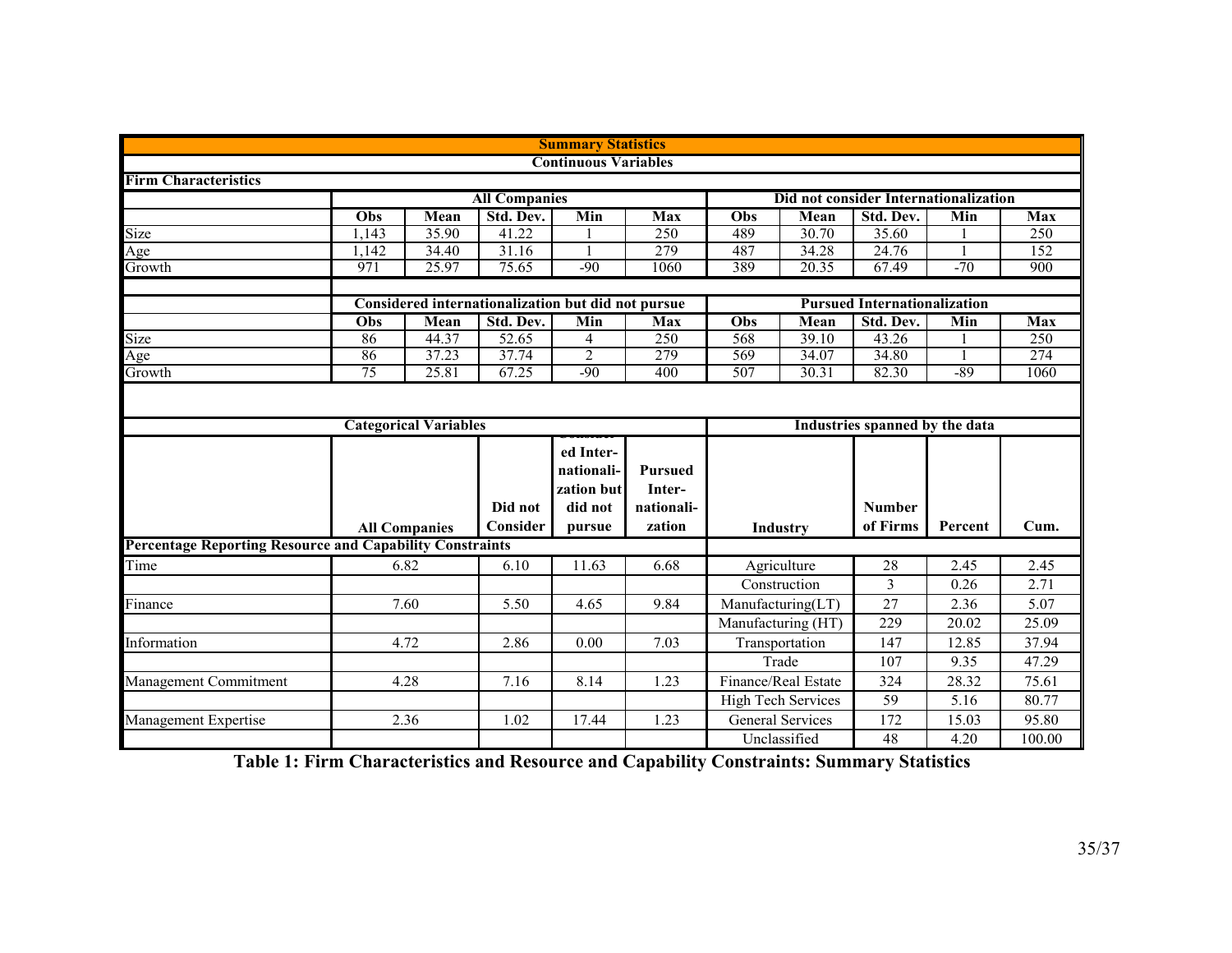| 'Consideration' and Internationalization                                                           |              |                    |                     |                  |              |                  |                              |                        |  |  |  |
|----------------------------------------------------------------------------------------------------|--------------|--------------------|---------------------|------------------|--------------|------------------|------------------------------|------------------------|--|--|--|
|                                                                                                    |              | <b>Basic Model</b> |                     | <b>RBV</b> Model |              | Capability Model | Combined Model               |                        |  |  |  |
|                                                                                                    |              | Considered         |                     | Considered       |              | Considered       | Considered                   |                        |  |  |  |
|                                                                                                    |              | Internation-       |                     | Internation-     |              | Internation-     |                              | Internation-           |  |  |  |
|                                                                                                    | Successfully | alization but      | Successfully        | alization but    | Successfully | alization but    | Successfully                 | alization but          |  |  |  |
|                                                                                                    | Internation- | did not            | Internation-        | did not          | Internation- | did not          | Internation-                 | did not                |  |  |  |
|                                                                                                    | alized       | pursue             | alized              | pursue           | alized       | pursue           | alized                       | pursue                 |  |  |  |
|                                                                                                    |              |                    |                     |                  |              |                  |                              |                        |  |  |  |
| Base Category: Companies that did not consider internationalization<br><b>Firm Characteristics</b> |              |                    |                     |                  |              |                  |                              |                        |  |  |  |
| Size                                                                                               | 0.02         | 0.01               | 0.02                | 0.01             | 0.02         | 0.01             | 0.02                         | 0.01                   |  |  |  |
|                                                                                                    | $(3.19)$ *** | (1.33)             | $(3.26)$ ***        | (1.00)           | $(2.92)$ *** | (0.70)           | $(2.89)$ ***                 | (1.04)                 |  |  |  |
| Age                                                                                                | $-0.03$      | $-0.03$            | $-0.03$             | $-0.03$          | $-0.03$      | $-0.03$          | $-0.03$                      | $-0.03$                |  |  |  |
|                                                                                                    | $(3.72)$ *** | $(2.37)$ **        | $\sqrt{(3.67)}$ *** | $(2.21)$ **      | $(3.49)$ *** | $(2.27)$ **      | $(3.38)$ ***                 | $(2.15)$ **            |  |  |  |
| Growth                                                                                             | 0.00         | 0.00               | 0.00                | 0.00             | 0.00         | 0.00             | 0.00                         | 0.01                   |  |  |  |
|                                                                                                    | $(1.99)$ **  | (0.97)             | $(2.13)$ **         | (0.83)           | $(2.02)$ **  | (1.08)           | $(2.03)$ **                  | (1.13)                 |  |  |  |
| Size <sup>2</sup>                                                                                  | 0.00         | 0.00               | 0.00                | 0.00             | 0.00         | 0.00             | 0.00                         | 0.00                   |  |  |  |
|                                                                                                    | $(1.87)$ *   | (0.26)             | $(1.96)$ **         | (0.03)           | (1.45)       | (0.18)           | (1.35)                       | (0.02)                 |  |  |  |
| Age <sup>2</sup>                                                                                   | 0.00         | 0.00               | 0.00                | 0.00             | 0.00         | 0.00             | 0.00                         | 0.00                   |  |  |  |
|                                                                                                    | $(3.57)$ *** | $(3.00)$ ***       | $(3.50)$ ***        | $(2.94)$ ***     | $(3.34)$ *** | $(3.06)$ ***     | $(3.26)$ ***                 | $(2.95)$ ***           |  |  |  |
| Growth <sup>2</sup>                                                                                | 0.00         | 0.00               | 0.00                | 0.00             | 0.00         | 0.00             | 0.00                         | 0.00                   |  |  |  |
|                                                                                                    | (1.21)       | (0.91)             | (1.30)              | (0.81)           | (1.18)       | (1.15)           | (1.15)                       | (1.16)                 |  |  |  |
|                                                                                                    |              |                    |                     |                  |              |                  |                              |                        |  |  |  |
| <b>Resource-Based Constraints</b>                                                                  |              |                    |                     |                  |              |                  |                              |                        |  |  |  |
| Time                                                                                               |              |                    | 0.00                | 0.96             | 0.04         | 0.86             | $-0.09$                      | 1.30                   |  |  |  |
|                                                                                                    |              |                    | (0.01)              | $(2.30)$ **      | (0.12)       | $(1.73)*$        | (0.26)                       | $(2.74)$ ***           |  |  |  |
| Finance                                                                                            |              |                    | 0.66                | $-0.08$          | 0.59         | 0.00             | 0.48                         | 0.41                   |  |  |  |
|                                                                                                    |              |                    | $(2.51)$ **         | (0.14)           | $(2.23)$ **  | (0.01)           | $(1.67)^*$                   | (0.73)                 |  |  |  |
| Information                                                                                        |              |                    | 0.85                | $-32.62$         | 0.89         | $-33.66$         | 0.61                         | $-34.64$               |  |  |  |
|                                                                                                    |              |                    | $(2.28)$ **         | $(85.63)$ ***    | $(2.29)$ **  | $(83.89)$ ***    | (1.51)                       | $(84.56)$ ***          |  |  |  |
| <b>Capability Constraints</b>                                                                      |              |                    |                     |                  |              |                  |                              |                        |  |  |  |
| Management                                                                                         |              |                    |                     |                  | $-1.86$      | 0.38             | $-2.19$                      | 0.20                   |  |  |  |
| Commitment                                                                                         |              |                    |                     |                  | $(3.83)$ *** | (0.81)           | $(3.68)$ ***                 | (0.35)                 |  |  |  |
| Management                                                                                         |              |                    |                     |                  | $-0.04$      | 2.87             | $-0.08$                      | 3.49                   |  |  |  |
| Expertise                                                                                          |              |                    |                     |                  | (0.07)       | $(4.53)$ ***     | (0.09)                       | $(4.61)$ ***           |  |  |  |
|                                                                                                    |              |                    |                     |                  |              |                  |                              |                        |  |  |  |
| <b>Interactions between Constraints</b>                                                            |              |                    |                     |                  |              |                  |                              |                        |  |  |  |
| Time & Finance                                                                                     |              |                    | 0.00                | 0.96             | 0.04         | 0.86             | 0.30                         | $-35.65$               |  |  |  |
|                                                                                                    |              |                    | (0.01)              | $(2.30)$ **      | (0.12)       | $(1.73)*$        | (0.29)                       | $(33.10)$ ***          |  |  |  |
| Time & Information                                                                                 |              |                    | 0.66                | $-0.08$          | 0.59         | 0.00             | 1.24                         | 0.44                   |  |  |  |
|                                                                                                    |              |                    | $(2.51)$ **         | (0.14)           | $(2.23)$ **  | (0.01)           | (0.66)                       | (0.24)                 |  |  |  |
| Time & Commitment                                                                                  |              |                    | 0.85                | $-32.62$         | 0.89         | $-33.66$         | 1.80                         | 0.53                   |  |  |  |
|                                                                                                    |              |                    | $(2.28)$ **         | $(85.63)$ ***    | $(2.29)$ **  | $(83.89)$ ***    | (0.99)                       | (0.30)                 |  |  |  |
| Time & Expertise                                                                                   |              |                    |                     |                  |              |                  | $-1.54$                      | $-4.49$                |  |  |  |
|                                                                                                    |              |                    |                     |                  |              |                  | (0.87)                       | $(2.98)$ ***           |  |  |  |
| Finance & Information                                                                              |              |                    |                     |                  |              |                  | 0.49                         | 1.62                   |  |  |  |
|                                                                                                    |              |                    |                     |                  |              |                  | (0.41)                       | (1.24)                 |  |  |  |
| Finance & Expertise                                                                                |              |                    |                     |                  |              |                  | 35.16                        | $-4.85$                |  |  |  |
|                                                                                                    |              |                    |                     |                  |              |                  | $(25.56)$ ***                | $(4.70)$ ***           |  |  |  |
| Information & Commitment                                                                           |              |                    |                     |                  |              |                  | 1.63                         | $-0.30$                |  |  |  |
|                                                                                                    |              |                    |                     |                  |              |                  | (1.22)                       | (0.22)                 |  |  |  |
| Information & Expertise                                                                            |              |                    |                     |                  |              |                  | $-0.72$                      | 34.43<br>$(24.24)$ *** |  |  |  |
| Commitment & Expertise                                                                             |              |                    |                     |                  |              |                  | (0.39)                       | 37.48                  |  |  |  |
|                                                                                                    |              |                    |                     |                  |              |                  | $-2.93$<br>$\left( .\right)$ | $\left( .\right)$      |  |  |  |
|                                                                                                    |              |                    |                     |                  |              |                  |                              |                        |  |  |  |
| Constant                                                                                           | 0.33         | $-0.85$            | 0.28                | $-0.92$          | 0.36         | $-1.12$          | 0.37                         | $-1.32$                |  |  |  |
|                                                                                                    | (0.64)       | (1.12)             | (0.54)              | (1.25)           | (0.71)       | (1.53)           | (0.72)                       | $(1.78)$ *             |  |  |  |
| <b>Industry Effects</b>                                                                            | Yes          | Yes                | Yes                 | Yes              | Yes          | Yes              | Yes                          | Yes                    |  |  |  |
| Observations                                                                                       | 969          | 969                | 969                 | 969              | 969          | 969              | 969                          | 969                    |  |  |  |
| Pseudo R <sub>2</sub>                                                                              |              | 0.09               | 0.11                |                  |              | 0.14             |                              | 0.15                   |  |  |  |
| Prediction                                                                                         |              | 0.60               | 0.62                |                  | 0.63         |                  |                              | 0.63                   |  |  |  |
| Robust z statistics in parentheses                                                                 |              |                    |                     |                  |              |                  |                              |                        |  |  |  |
|                                                                                                    |              |                    |                     |                  |              |                  |                              |                        |  |  |  |

Table 2: Multinomial Logit Regression Results: Models for Consideration and Internationalization